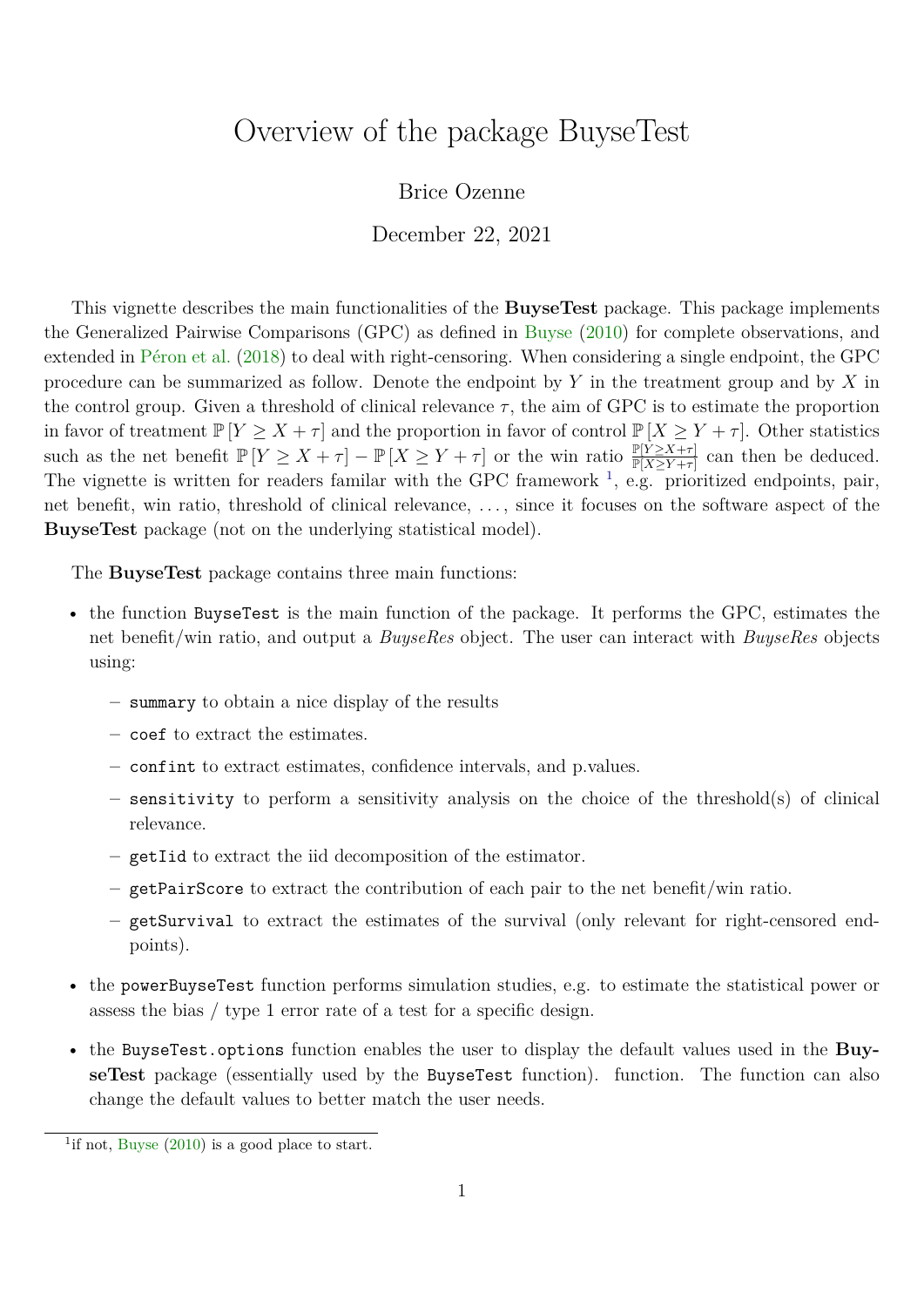Before going further we need to load the **BuyseTest** package in the R session:

### library(BuyseTest) library(data.table)

To illustrate the functionalities of the package, we will used the veteran dataset from the **survival** package:

```
library(survival)
head(veteran)
```

|   |                |       |    | trt celltype time status karno diagtime age prior |     |    |
|---|----------------|-------|----|---------------------------------------------------|-----|----|
|   | 1 squamous     | 72    | 60 |                                                   | 69  |    |
|   | 1 squamous 411 |       | 70 | 5.                                                | 64  | 10 |
| 3 | 1 squamous 228 |       | 60 | 3.                                                | -38 |    |
| 4 | 1 squamous 126 |       | 60 | 9                                                 | 63  | 10 |
| 5 | 1 squamous     | - 118 | 70 |                                                   | 65  | 10 |
| 6 | 1 squamous     | 10    | 20 |                                                   | 49  | Ω  |

See ?veteran for a presentation of the database.

Note: the **BuyseTest** package is under active development. Newer package versions may include additional functionalities and fix previous bugs. The version of the package that is being is:

```
utils::packageVersion("BuyseTest")
```
#### $[1]$  '2.3.9'

For completness, the details of the R session used to generate this document are:

sessionInfo()

```
R version 4.1.2 (2021-11-01)
Platform: x86_64-pc-linux-gnu (64-bit)
Running under: Ubuntu 20.04.3 LTS
Matrix products: default
BLAS: /usr/lib/x86_64-linux-gnu/blas/libblas.so.3.9.0
LAPACK: /usr/lib/x86_64-linux-gnu/lapack/liblapack.so.3.9.0
locale:
 [1] LC_CTYPE=en_US.UTF-8 LC_NUMERIC=C LC_TIME=en_US.UTF-8
 [4] LC_COLLATE=en_US.UTF-8 LC_MONETARY=en_US.UTF-8 LC_MESSAGES=en_US.UTF-8
 [7] LC PAPER=en US.UTF-8 LC NAME=C LC ADDRESS=C
[10] LC_TELEPHONE=C LC_MEASUREMENT=en_US.UTF-8 LC_IDENTIFICATION=C
attached base packages:
[1] stats graphics grDevices utils datasets methods base
```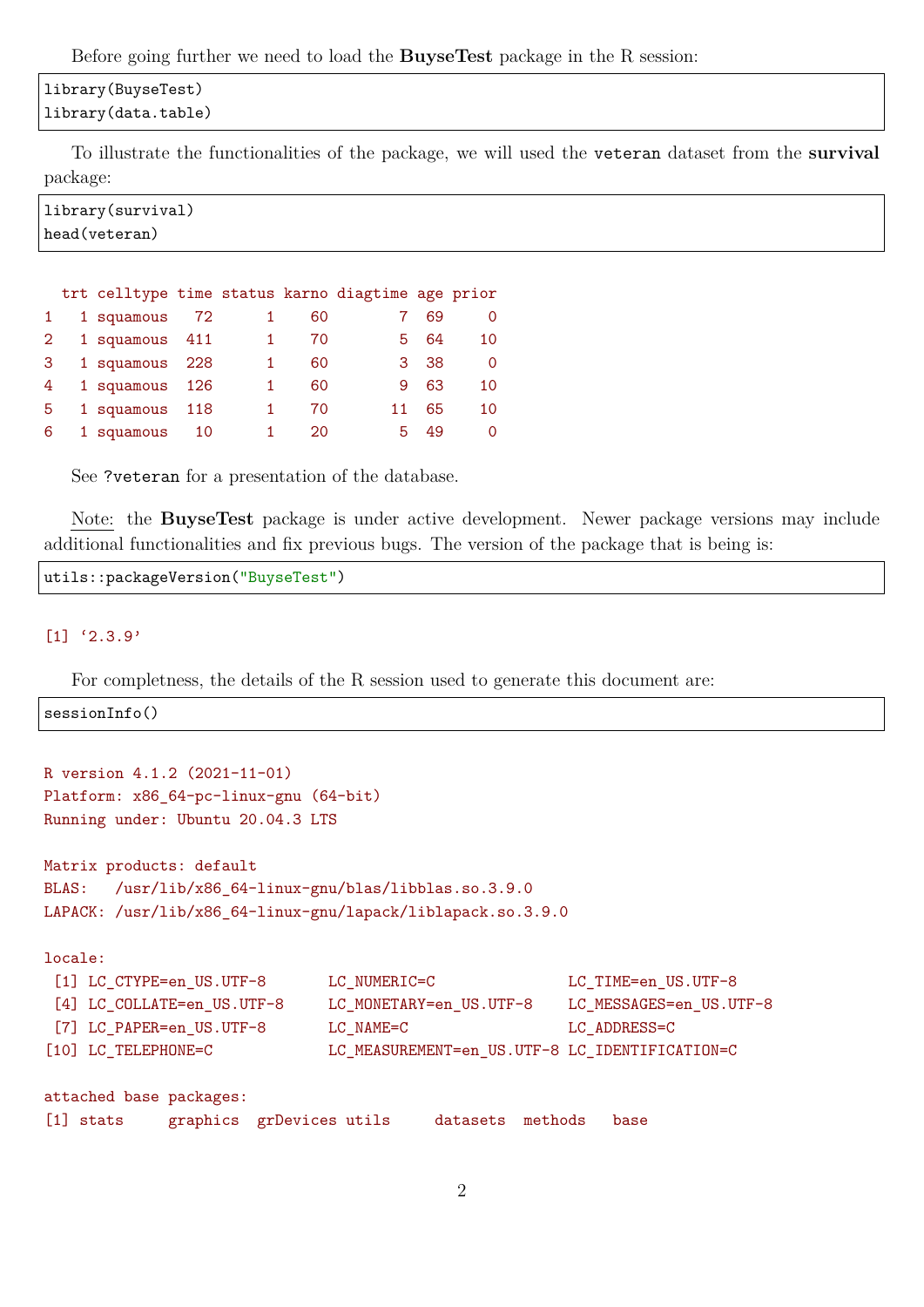```
other attached packages:
[1] data.table_1.14.0 BuyseTest_2.3.9 Rcpp_1.0.7 prodlim_2019.11.13
[5] ggplot2_3.3.5 survival_3.2-13
loaded via a namespace (and not attached):
[1] pillar_1.6.4 compiler_4.1.2 tools_4.1.2 digest_0.6.28
[5] lifecycle_1.0.1 tibble_3.1.5 gtable_0.3.0 lattice_0.20-45
[9] pkgconfig_2.0.3 rlang_0.4.12 Matrix_1.4-0 DBI_1.1.1
[13] parallel_4.1.2 SparseM_1.81 withr_2.4.2 dplyr_1.0.7
[17] MatrixModels_0.5-0 generics_0.1.0 vctrs_0.3.8 globals_0.14.0
[21] stats4_4.1.2 grid_4.1.2 tidyselect_1.1.1 glue_1.4.2
[25] listenv_0.8.0 R6_2.5.1 future.apply_1.8.1 fansi_0.5.0
[29] parallelly_1.28.1 lava_1.6.10    purrr_0.3.4    magrittr_2.0.1
[33] scales_1.1.1 codetools_0.2-18 ellipsis_0.3.2 splines_4.1.2
[37] assertthat_0.2.1 future_1.23.0 colorspace_2.0-2 utf8_1.2.2
[41] munsell 0.5.0 crayon 1.4.2
```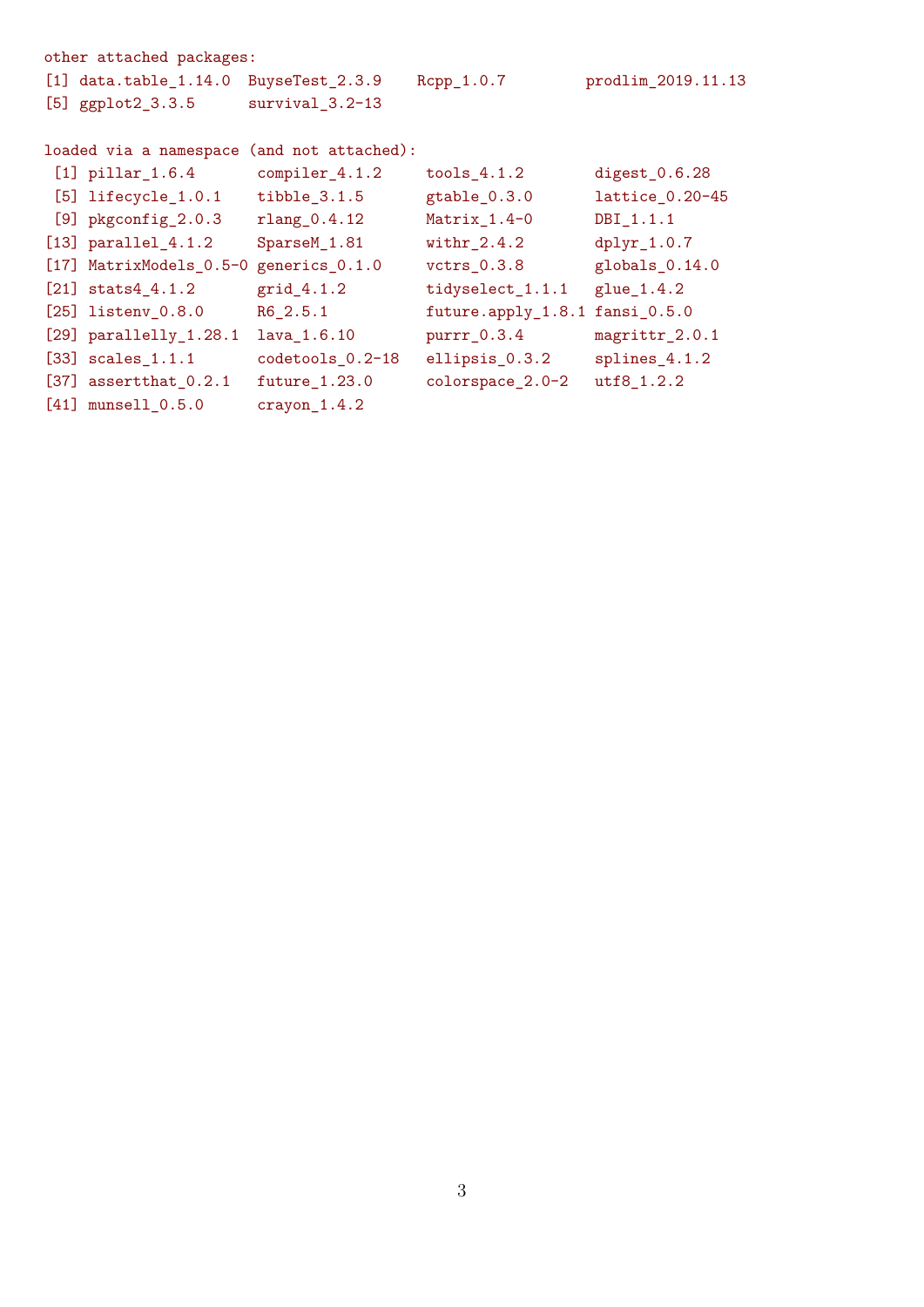# **1 Performing generalized pairwise comparisons (GPC) using the BuyseTest function**

To perform generalized pairwise comparisons, the BuyseTest function needs:

| • where the data are stored                                                | - argument data      |
|----------------------------------------------------------------------------|----------------------|
| • the name of the endpoints                                                | - argument endpoint  |
| • the type of each endpoint                                                | - argument type      |
| • the variable defining the two treatment groups                           | - argument treatment |
| The BuyseTest function has many optional arguments to specify for example: |                      |
| • the threshold of clinical relevance associated to each endpoint          | - argument threshold |
| • the censoring associated to each endpoint (for time to event endpoints)  | - argument status    |

There are two equivalent ways to define the GPC:

• using a separate argument for each element:

```
BT <- BuyseTest(data = veteran,
  endpoint = "time",
 type = "timeToEvent",
 treatment = "trt",
  status = "status",
 threshold = 20)
```
#### Generalized Pairwise Comparisons

```
Settings
  - 2 groups : Control = 1 and Treatment = 2
  - 1 endpoint:
      priority endpoint type operator threshold event
      1 time time to event higher is favorable 20 status (0 1)
  - right-censored pairs: probabilistic score based on the survival curves
Point estimation and calculation of the iid decomposition
Estimation of the estimator's distribution
  - method: moments of the U-statistic
Gather the results in a S4BuyseTest object
```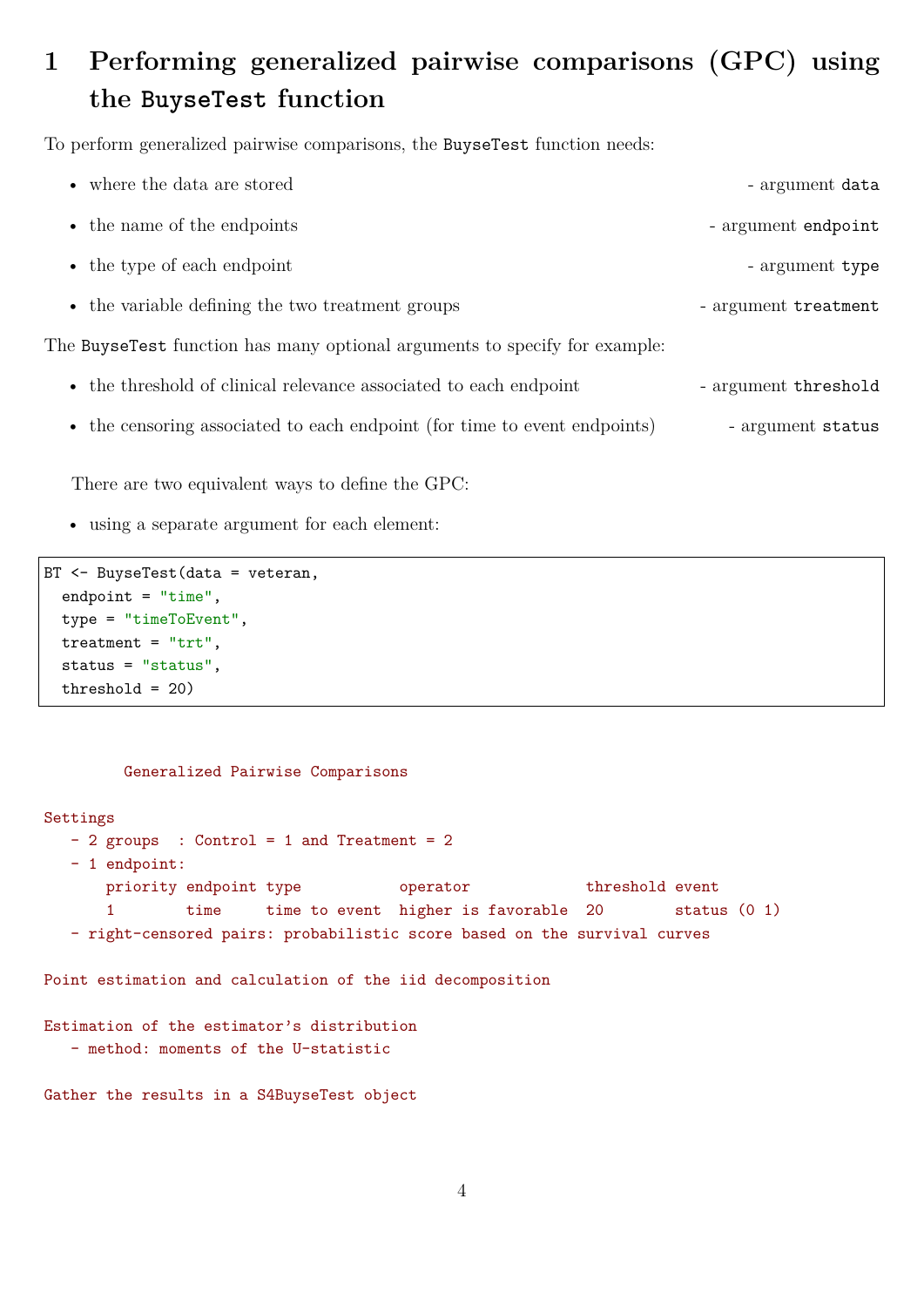- or via a formula interface. In the formula interface endpoint are wrapped by parentheses. The parentheses must be preceded by their type:
	- binary (b, bin, or binary)
	- continuous (c, cont, or continuous)
	- time to event (t, tte, or timetoevent)

```
BT.f <- BuyseTest(trt \sim tte(time, threshold = 20, status = "status"),
    data = veteran)
```
#### Generalized Pairwise Comparisons

#### Settings

```
- 2 groups : Control = 1 and Treatment = 2
  - 1 endpoint:
      priority endpoint type operator threshold event
      1 time time to event higher is favorable 20 status (0 1)
  - right-censored pairs: probabilistic score based on the survival curves
Point estimation and calculation of the iid decomposition
Estimation of the estimator's distribution
  - method: moments of the U-statistic
Gather the results in a S4BuyseTest object
```
We can check that the two approaches are equivalent:

```
BT.f@call <- list(); BT@call <- list();
testthat::expect_equal(BT.f,BT)
```
## **1.1 Displaying the results**

The results of the GPC can be displayed using the summary method:

summary(BT)

```
Generalized pairwise comparisons with 1 endpoint
- statistic : net benefit (delta: endpoint specific, Delta: global)
- null hypothesis : Delta == 0
- confidence level: 0.95
- inference : H-projection of order 1
- treatment groups: 2 (treatment) vs. 1 (control)
- censored pairs : probabilistic score based on the survival curves
- results
```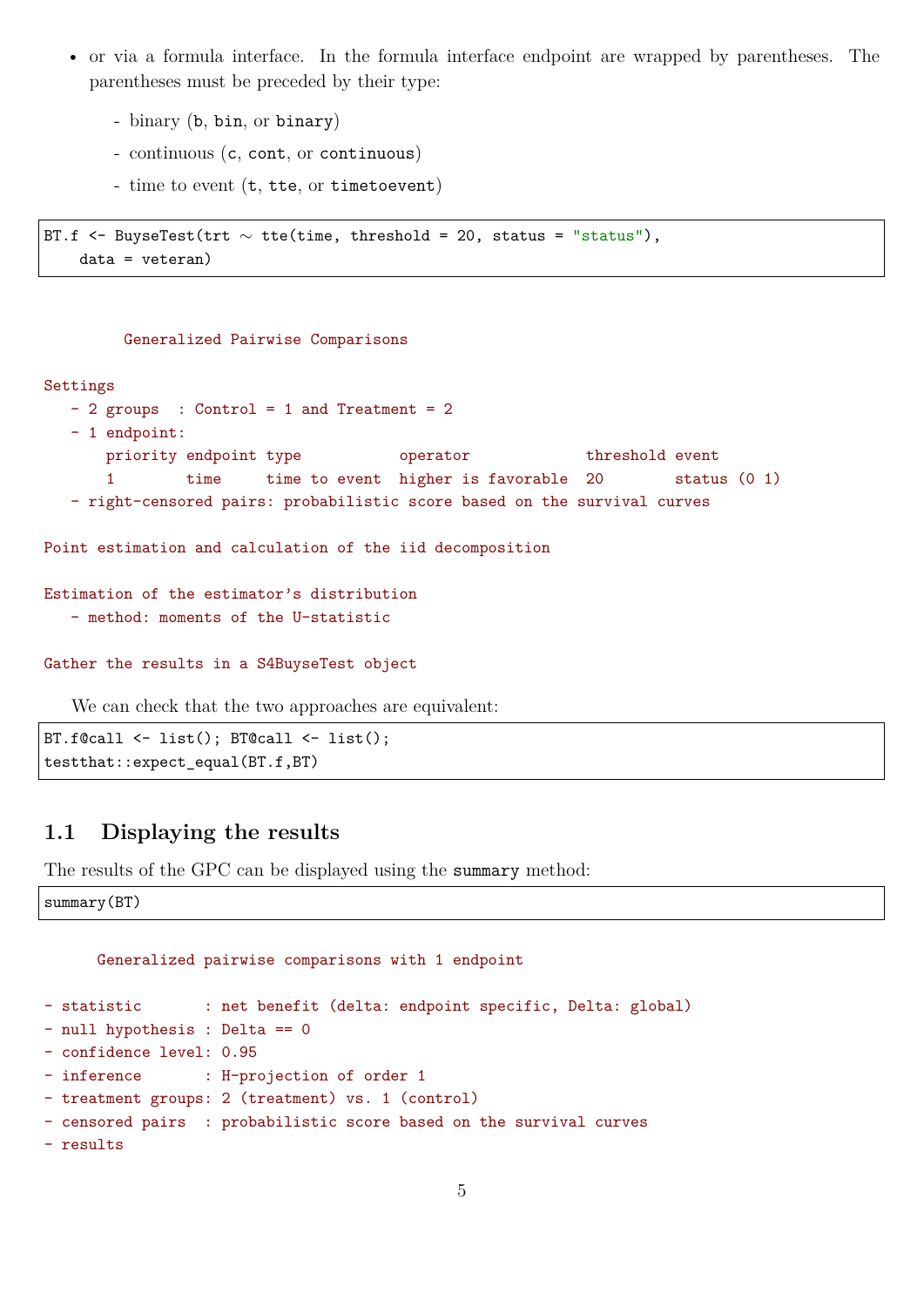```
endpoint threshold total(%) favorable(%) unfavorable(%) neutral(%) uninf(%) Delta
   time 20 100 37.78 46.54 15.68 0 -0.0877
CI [2.5% ; 97.5%] p.value
[-0.2735;0.1045] 0.37162
```
To display the number of pairs instead of the percentage of pairs that are favorable/unfavorable/neutral/uniformative, set the argument percentage to FALSE:

summary(BT, percentage = FALSE)

- results

```
Generalized pairwise comparisons with 1 endpoint
- statistic : net benefit (delta: endpoint specific, Delta: global)
```
- null hypothesis : Delta == 0 - confidence level: 0.95

- inference : H-projection of order 1

- treatment groups: 2 (treatment) vs. 1 (control)

- censored pairs : probabilistic score based on the survival curves

```
endpoint threshold total favorable unfavorable neutral uninf Delta CI [2.5% ; 97.5%]
   time 20 4692 1772.59 2183.89 735.52 0 -0.0877 [-0.2735;0.1045]
p.value
0.37162
```
By default summary displays results relative to the net benefit. To get results for the win ratio set the argument statistic to "winRatio":

summary(BT, statistic = "winRatio")

```
Generalized pairwise comparisons with 1 endpoint
- statistic : win ratio (delta: endpoint specific, Delta: global)
- null hypothesis : Delta == 1
- confidence level: 0.95
- inference : H-projection of order 1
- treatment groups: 2 (treatment) vs. 1 (control)
- censored pairs : probabilistic score based on the survival curves
- results
endpoint threshold total(%) favorable(%) unfavorable(%) neutral(%) uninf(%) Delta
   time 20 100 37.78 46.54 15.68 0 0.8117
CI [2.5% ; 97.5%] p.value
  [0.5134;1.2833] 0.37195
```
See help(BuyseRes-summary) for more detailed explanations about the summary method and its output. Note that a more concise output, in a data.frame format, can be obtained via the confint method:

confint(BT, statistic = "winRatio")

estimate se lower.ci upper.ci null p.value time\_t20 0.8116692 0.1896937 0.5133887 1.283252 1 0.3719466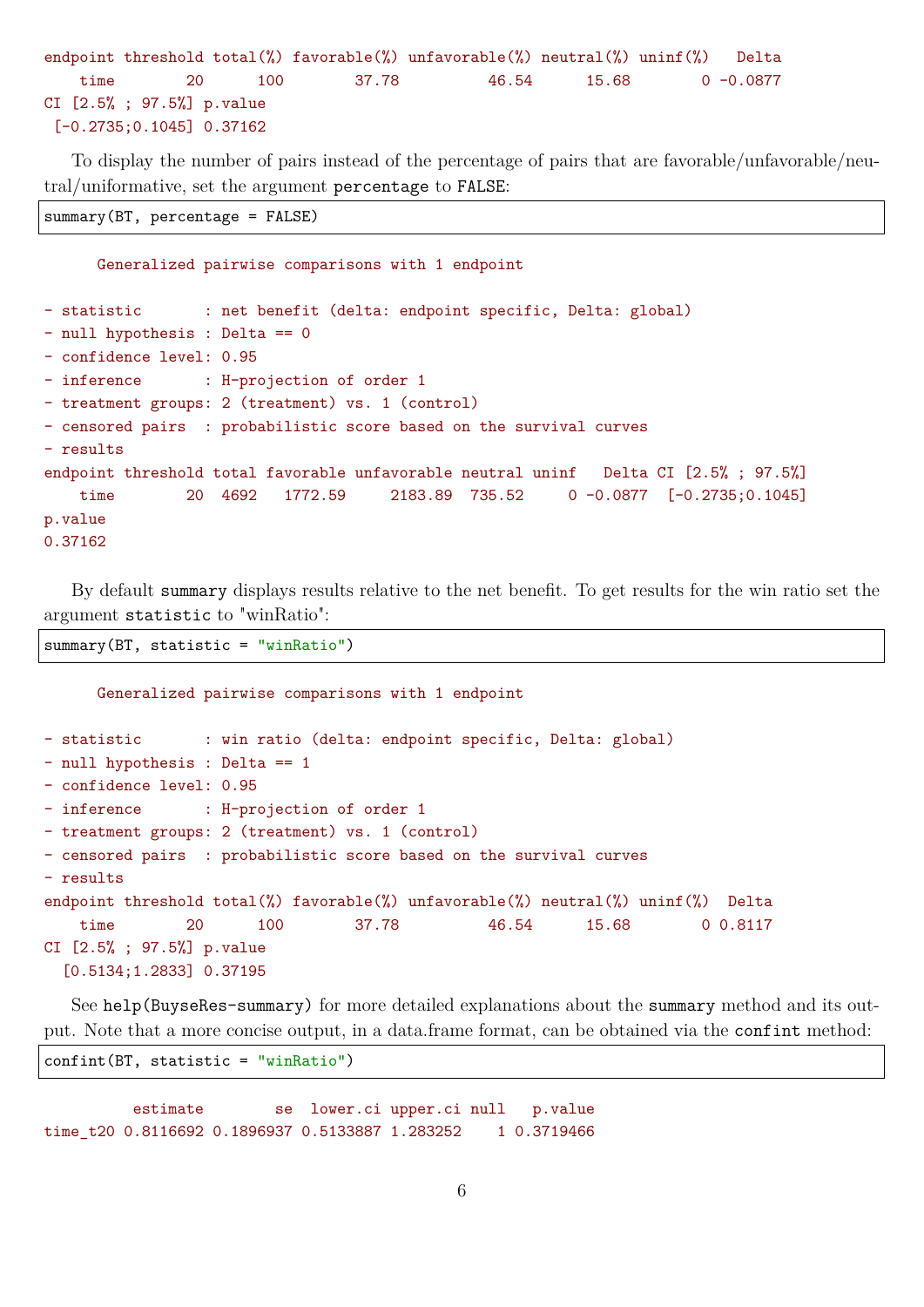## **1.2 Stratified GPC**

GPC can be performed for subgroups of a categorical variable - argument strata

For instance, the celltype may have huge influence on the survival time and the investigator would like to only compare patients that have the same celltype. In the formula interface this is achieved by adding a single variable in the right hand side of the formula:

```
ffstrata <- trt ∼ tte(time, threshold = 20, status = "status") + celltype
BTstrata <- BuyseTest(ffstrata, data = veteran, trace = 0)
```
Not being wrapped by bin, cont or tte differentiates it from endpoint variables.

When doing a stratified analysis, the summary method displays the global results as well as the results within each strata<sup>[2](#page-0-0)</sup>:

```
summary(BTstrata, type.display = c("endpoint","threshold","strata",
         "total","favorable","unfavorable","delta","Delta"))
```
Generalized pairwise comparisons with 1 endpoint and 4 strata - statistic : net benefit (delta: endpoint specific, Delta: global) - null hypothesis : Delta == 0 - confidence level: 0.95 - inference : H-projection of order 1 - treatment groups: 2 (treatment) vs. 1 (control) - censored pairs : probabilistic score based on the survival curves - uninformative pairs: no contribution - results endpoint threshold strata total(%) favorable(%) unfavorable(%) Delta time 20 global 100.00 36.06 45.77 -0.0971 squamous 25.38 14.33 8.77 smallcell 45.69 12.69 20.88 adeno 13.71 4.74 6.15 large 15.23 4.30 9.97

Note that here the numbers in the total/favorable/unfavorable/ columns are relative to the overall sample while the delta is only relative to the strata. The global delta is a sum of the strata specific delta weighted by the empirical proportion of pairs for each strata.

<sup>&</sup>lt;sup>2</sup>the strata-specific results can be removed by setting the argument strata to "global" when calling summary.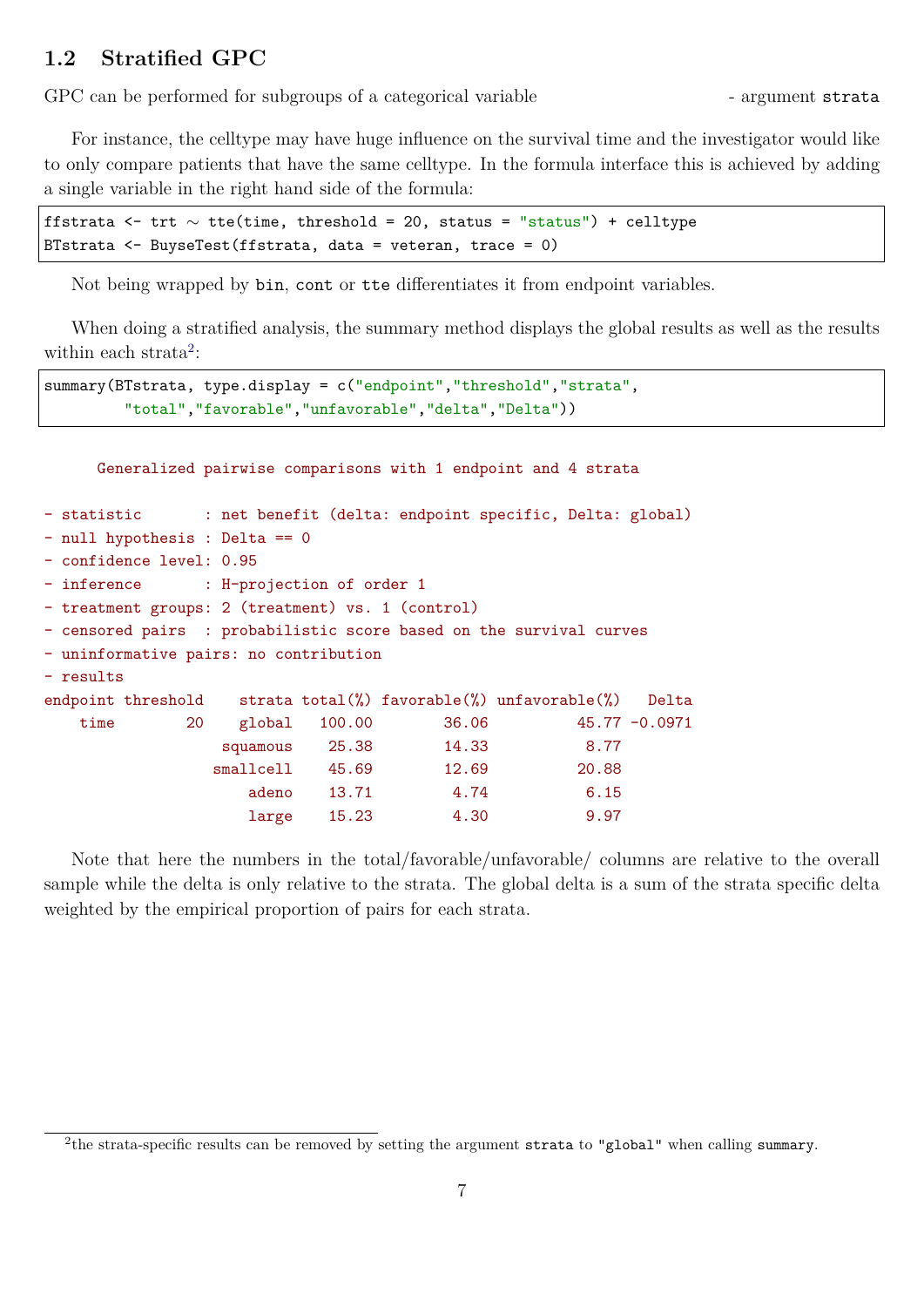## **1.3 Using multiple endpoints**

More than one endpoint can be considered by indicating a vector of endpoints, types, and thresholds. In the formula interface, the different endpoints must be separated with a  $+$ " on the right hand side of the formula:

```
ff2 <- trt ∼ tte(time, threshold = 20, status = "status") + cont(karno, threshold = 0)
BT.H <- BuyseTest(ff2, data = veteran, trace = 0)
summary(BT.H)
```

```
Generalized pairwise comparisons with 2 prioritized endpoints
- statistic : net benefit (delta: endpoint specific, Delta: global)
- null hypothesis : Delta == 0
- confidence level: 0.95
- inference : H-projection of order 1
- treatment groups: 2 (treatment) vs. 1 (control)
- censored pairs : probabilistic score based on the survival curves
- neutral pairs : re-analyzed using lower priority endpoints
- results
endpoint threshold total(%) favorable(%) unfavorable(%) neutral(%) uninf(%) delta Delta
   time 20 100.00 37.78 46.54 15.68 0 -0.0877 -0.0877
  karno 15.68 5.78 7.11 2.78 0-0.0133 -0.1009
CI [2.5% ; 97.5%] p.value
[-0.2735;0.1045] 0.37162
[-0.2901;0.0959] 0.31478
```
The hierarchy of the endpoint is defined from left (most important endpoint, here time) to right (least important endpoint, here karno). In the summary output, the confidence intervals and p.values are computed for the column Delta, i.e. here the net benefit for the first endpoint (line 1) and the the first and second endpoint (line 2). In other words, the last confidence interval and p-value is the one for the analysis over all endpoints (generally the one to report).

It is also possible to perform the comparisons on all pairs for all endpoints by setting the argument hierarchical to FALSE:

```
BT.nH <- BuyseTest(ff2, hierarchical = FALSE, data = veteran, trace = 0)
summary(BT.nH)
```
Generalized pairwise comparisons with 2 endpoints

```
- statistic : net benefit (delta: endpoint specific, Delta: global)
- null hypothesis : Delta == 0
- confidence level: 0.95
- inference : H-projection of order 1
- treatment groups: 2 (treatment) vs. 1 (control)
- censored pairs : probabilistic score based on the survival curves
- neutral pairs : re-analyzed using lower priority endpoints
```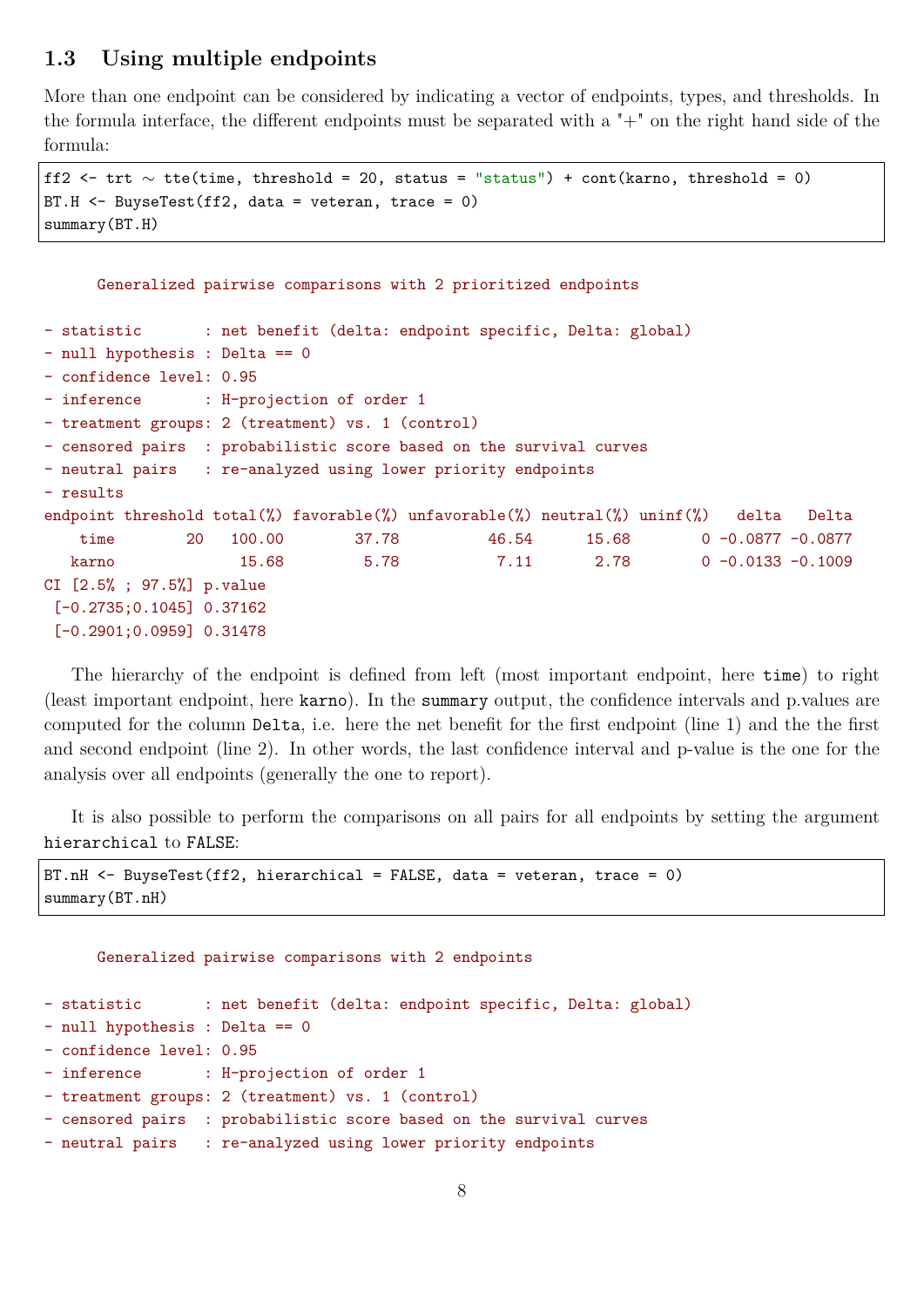| $-$ results |                             |     |       |                                                                                   |       |  |                       |       |  |  |  |
|-------------|-----------------------------|-----|-------|-----------------------------------------------------------------------------------|-------|--|-----------------------|-------|--|--|--|
|             |                             |     |       | endpoint threshold total(%) favorable(%) unfavorable(%) neutral(%) uninf(%) delta |       |  |                       | Delta |  |  |  |
| time        | -20                         | 100 | 37.78 | 46.54                                                                             | 15.68 |  | $0 - 0.0877 - 0.0438$ |       |  |  |  |
| karno       |                             | 100 | 41.82 | 44.95                                                                             | 13.24 |  | $0 - 0.0313 - 0.0595$ |       |  |  |  |
|             | CI [2.5% ; 97.5%] p.value   |     |       |                                                                                   |       |  |                       |       |  |  |  |
|             | $[-0.1388; 0.0519]$ 0.36977 |     |       |                                                                                   |       |  |                       |       |  |  |  |
|             | $[-0.2267; 0.1111]$ 0.49514 |     |       |                                                                                   |       |  |                       |       |  |  |  |

In that case the score of a pair is the weighted sum of the score relative to each endpoint. By default, the weights are all set to the same value but this behavior can be changed by setting the argument weight when calling BuyseTest, e.g.:

```
ff2w <- trt \sim tte(time, threshold = 20, status = "status", weight = 0.8)
ff2w \leftarrow update.formula(ff2w, . \sim . + cont(karno, threshold = 0, weight = 0.2))
BT.nHw <- BuyseTest(ff2w, hierarchical = FALSE, data = veteran, trace = 0)
summary(BT.nHw, print = FALSE)$table.print[,-13]
```

|   |       |                                          |          |     |       | endpoint threshold weight total(%) favorable(%) unfavorable(%) neutral(%) uninf(%) |       | delta        |
|---|-------|------------------------------------------|----------|-----|-------|------------------------------------------------------------------------------------|-------|--------------|
|   | time  |                                          | 20   0.8 | 100 | 37.78 | 46.54                                                                              | 15.68 | $0 - 0.0877$ |
| 3 | karno |                                          | 0.2      | 100 | 41.82 | 44.95                                                                              | 13.24 | $0 - 0.0313$ |
|   |       | Delta CI [2.5%; 97.5%] p. value          |          |     |       |                                                                                    |       |              |
|   |       | $1 - 0.0701$ $[-0.2204; 0.0834]$ 0.37073 |          |     |       |                                                                                    |       |              |
|   |       | $3 -0.0764$ $[-0.2504; 0.1024]$ 0.40269  |          |     |       |                                                                                    |       |              |

This has been refered as the O'Brien test in the litterature [\(Verbeeck et al.](#page-32-2) [\(2019\)](#page-32-2), section 3.2). Alternatively, one may be interested in the endpoint specific results. This can be performed apply the BuyseTest function separately to each endpoint, e.g.:

confint(BuyseTest(trt  $\sim$  cont(karno, threshold = 0), data = veteran, trace = 0))

estimate se lower.ci upper.ci null p.value karno -0.03132992 0.09787113 -0.2197111 0.1593037 0 0.7490407

or setting the argument cumulative to FALSE when calling the confint function:

confint(BT.nHw, cumulative = FALSE)

```
estimate se lower.ci upper.ci null p.value
time t20 -0.08765836 0.09760901 -0.2735301 0.1045245 0 0.3716170
karno -0.03132992 0.09787113 -0.2197111 0.1593037 0 0.7490407
```
Adjustment for multiple comparison can be performed via the BuyseMultComp function:

```
BuyseMultComp(BT.nHw, cumulative = FALSE, endpoint = 1:2)
```

```
- Univariate tests:
    estimate se lower.ci upper.ci null p.value lower.band upper.band
1 -0.08765836 0.09760901 -0.2735301 0.1045245 0 0.3716170 -0.2953329 0.1279261
2 -0.03132992 0.09787113 -0.2197111 0.1593037 0 0.7490407 -0.2420777 0.1822409
 adj.p.value
1 0.5597555
```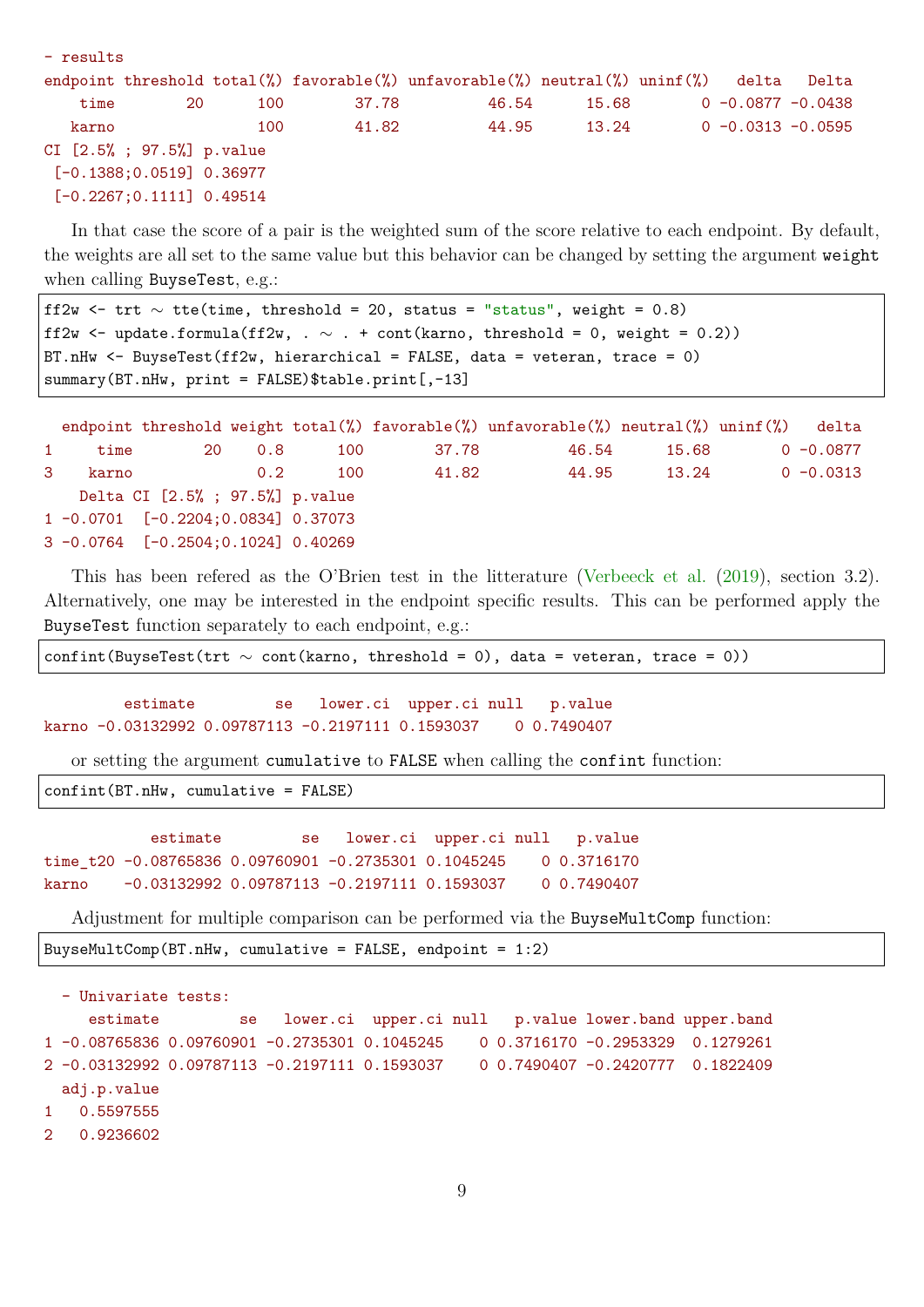## **1.4 What if smaller is better?**

By default BuyseTest will always assume that higher values of an endpoint are favorable. This behavior can be changed by specifying operator = "<0" for an endpoint:

```
ffop <- trt \sim tte(time, status = "status", threshold = 20, operator = "<0")
BTinv <- BuyseTest(ffop, data = veteran, trace = 0)
summary(BTinv)
```

```
Generalized pairwise comparisons with 1 endpoint
- statistic : net benefit (delta: endpoint specific, Delta: global)
- null hypothesis : Delta == 0
- confidence level: 0.95
- inference : H-projection of order 1
- treatment groups: 2 (treatment) vs. 1 (control)
- censored pairs : probabilistic score based on the survival curves
- results
endpoint threshold total(%) favorable(%) unfavorable(%) neutral(%) uninf(%) Delta
   time 20 100 46.54 37.78 15.68 0 0.0877
CI [2.5% ; 97.5%] p.value
 [-0.1045;0.2735] 0.37162
```
Internally BuyseTest will compute the favorable and unfavorable score as usual and then switch them around if the operator equals "<0".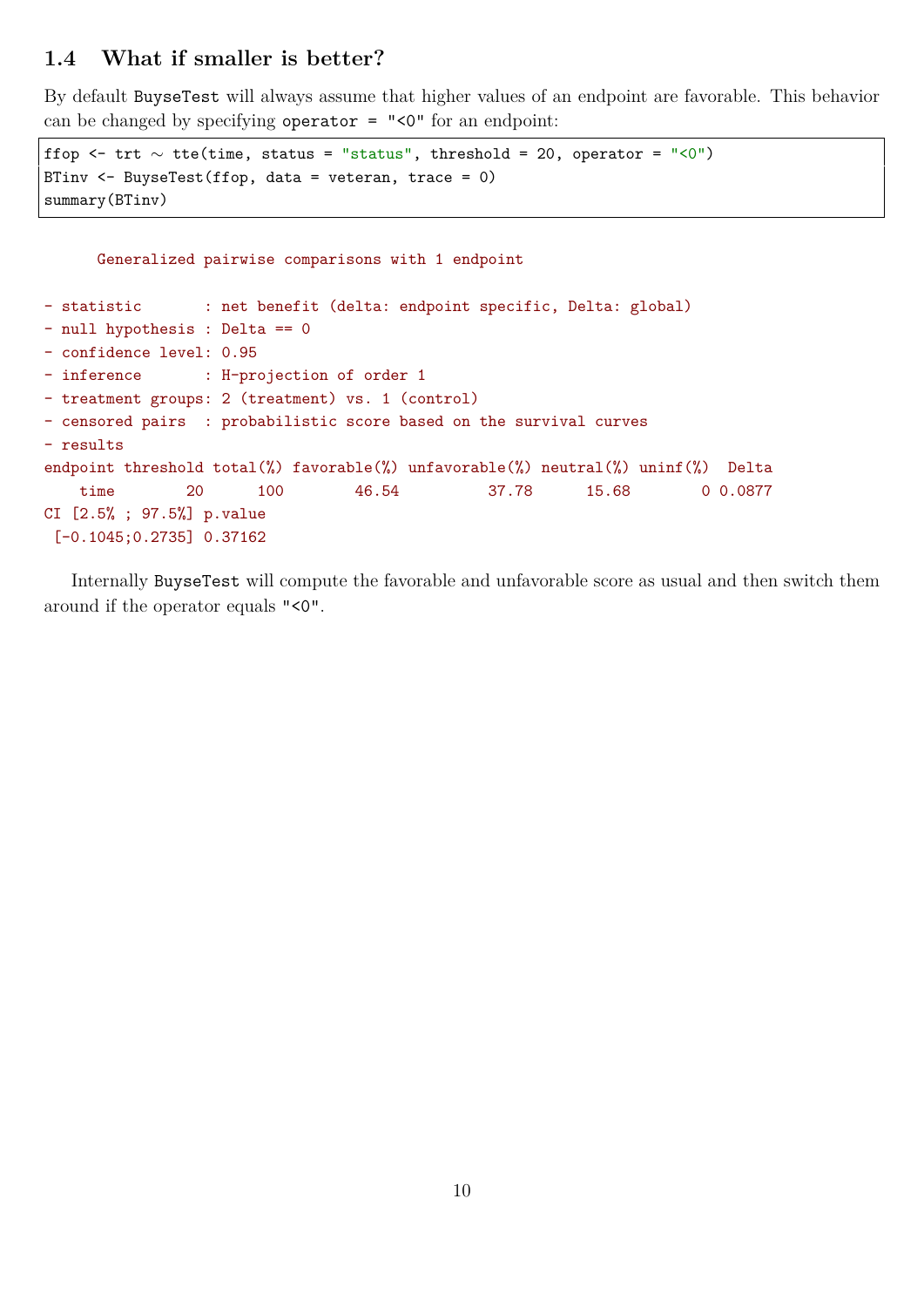## **1.5 Stopping comparison for neutral pairs**

In presence of neutral pairs, BuyseTest will, by default, continue the comparison on the endpoints with lower priority. For instance let consider a dataset with one observation in each treatment arm:

```
dt.sim \leq data.table(Id = 1:2,
       treatment = c("Yes", "No"),
       tumor = c("Yes", "Yes"),
       size = c(15, 20)dt.sim
```

```
Id treatment tumor size
1: 1 Yes Yes 15
2: 2 No Yes 20
```
If we use the GPC with tumor as the first endpoint and size as the second endpoint:

```
BT.pair <- BuyseTest(treatment ∼ bin(tumor) + cont(size, operator = "<0"), data = dt.sim,
      trace = 0, method.inference = "none")
summary(BT.pair)
```

```
- statistic : net benefit (delta: endpoint specific, Delta: global)
- null hypothesis : Delta == 0
- treatment groups: Yes (treatment) vs. No (control)
- neutral pairs : re-analyzed using lower priority endpoints
- results
endpoint total(%) favorable(%) unfavorable(%) neutral(%) uninf(%) delta Delta
  tumor 100 0 0 100 0 0 0
   size 100 100 0 0 0 1 1
```
Generalized pairwise comparisons with 2 prioritized endpoints

the outcome of the comparison is neutral for the first priority, but favorable for the second. Setting the argument neutral.as.uninf to FALSE will stop the comparison when a pair is classified as neutral:

```
BT.pair2 <- BuyseTest(treatment ∼ bin(tumor) + cont(size, operator = "<0"), data = dt.sim,
       trace = 0, method.inference = "none", neutral.as.uninf = FALSE)
summary(BT.pair2)
```
Generalized pairwise comparisons with 2 prioritized endpoints

```
- statistic : net benefit (delta: endpoint specific, Delta: global)
- null hypothesis : Delta == 0
- treatment groups: Yes (treatment) vs. No (control)
- neutral pairs : ignored at lower priority endpoints
- results
endpoint total(%) favorable(%) unfavorable(%) neutral(%) uninf(%) delta Delta
  tumor 100 0 0 100 0 0 0
   size 0 0 0 0 0 0 0 0
```
So in this case no pair is analyzed at second priority.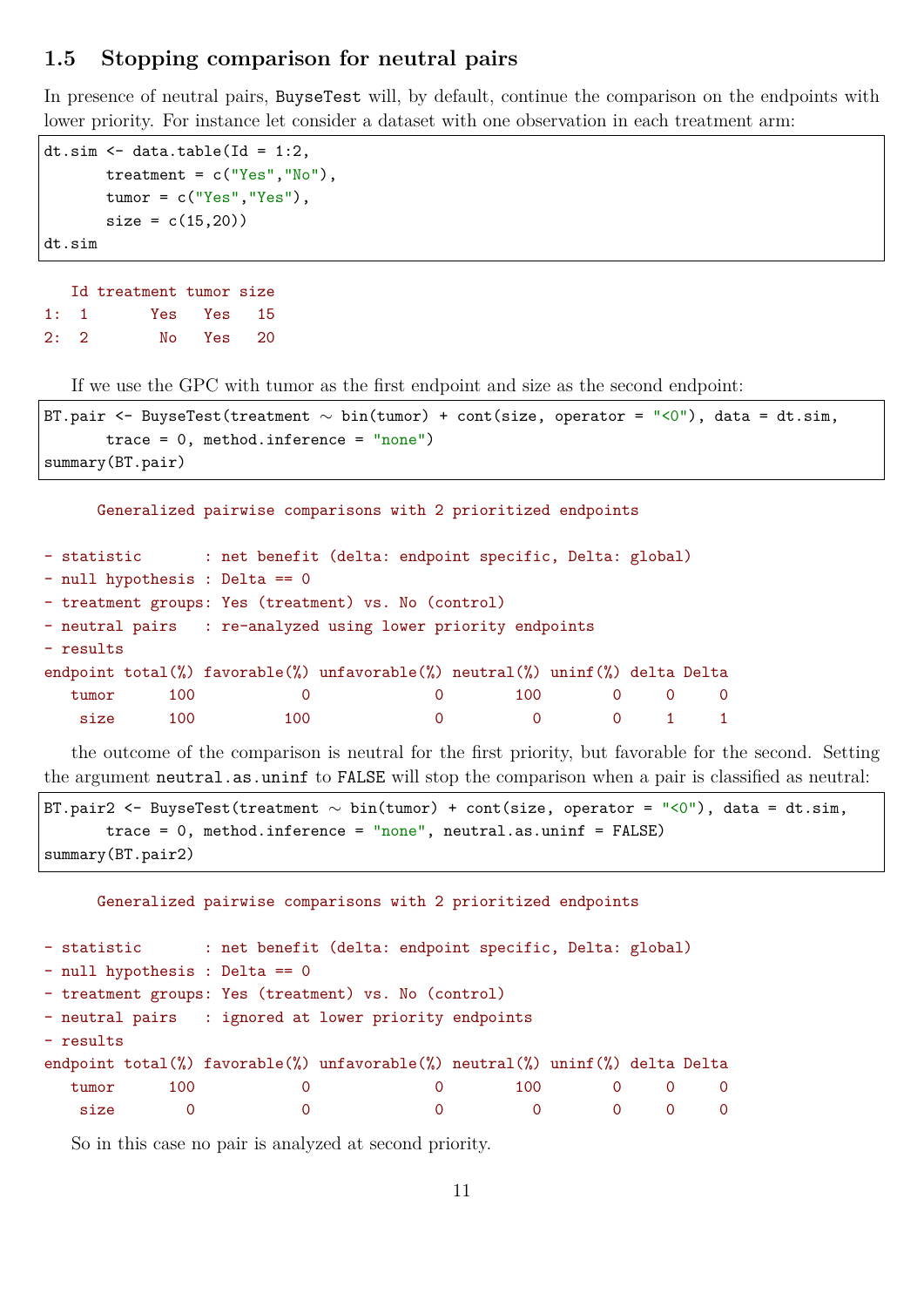## **1.6 What about p-value and confidence intervals?**

Several methods are available in BuyseTest to perform statistical inference:

• **permutation test** setting the argument method.inference to "permutation". Assuming exchangeability under the null hypothesis, this approach gives valid p-values (regardless to the sample size) for testing the absence of a difference between the groups.

```
BT.perm <- BuyseTest(trt ∼ tte(time, threshold = 20, status = "status"),
       data = veteran, trace = 0, method.inference = "permutation",
       seed = 10)
summary(BT.perm)
```
Generalized pairwise comparisons with 1 endpoint

```
- statistic : net benefit (delta: endpoint specific, Delta: global)
- null hypothesis : Delta == 0
- confidence level: 0.95
- inference : permutation test with 1000 samples
                 p-value computed using the permutation distribution
- treatment groups: 2 (treatment) vs. 1 (control)
- censored pairs : probabilistic score based on the survival curves
- results
endpoint threshold total(%) favorable(%) unfavorable(%) neutral(%) uninf(%) Delta p.value
   time 20 100 37.78 46.54 15.68 0 -0.0877 0.36663
```
• **bootstrap resampling** setting the argument method.inference to "bootstrap". In large enough samples, this approach gives valid p-values and confidence intervals.

```
BT.boot <- BuyseTest(trt \sim tte(time, threshold = 20, status = "status"),
       data = veteran, trace = 0, method.inference = "bootstrap",seed = 10)
summary(BT.boot)
```
Generalized pairwise comparisons with 1 endpoint

```
- statistic : net benefit (delta: endpoint specific, Delta: global)
- null hypothesis : Delta == 0
- confidence level: 0.95
- inference : bootstrap resampling with 1000 samples
                  CI computed using the percentile method; p-value by test inversion
- treatment groups: 2 (treatment) vs. 1 (control)
- censored pairs : probabilistic score based on the survival curves
- results
endpoint threshold total(%) favorable(%) unfavorable(%) neutral(%) uninf(%) Delta
   time 20 100 37.78 46.54 15.68 0 -0.0877
CI [2.5% ; 97.5%] p.value
 [-0.2797;0.1108] 0.363
```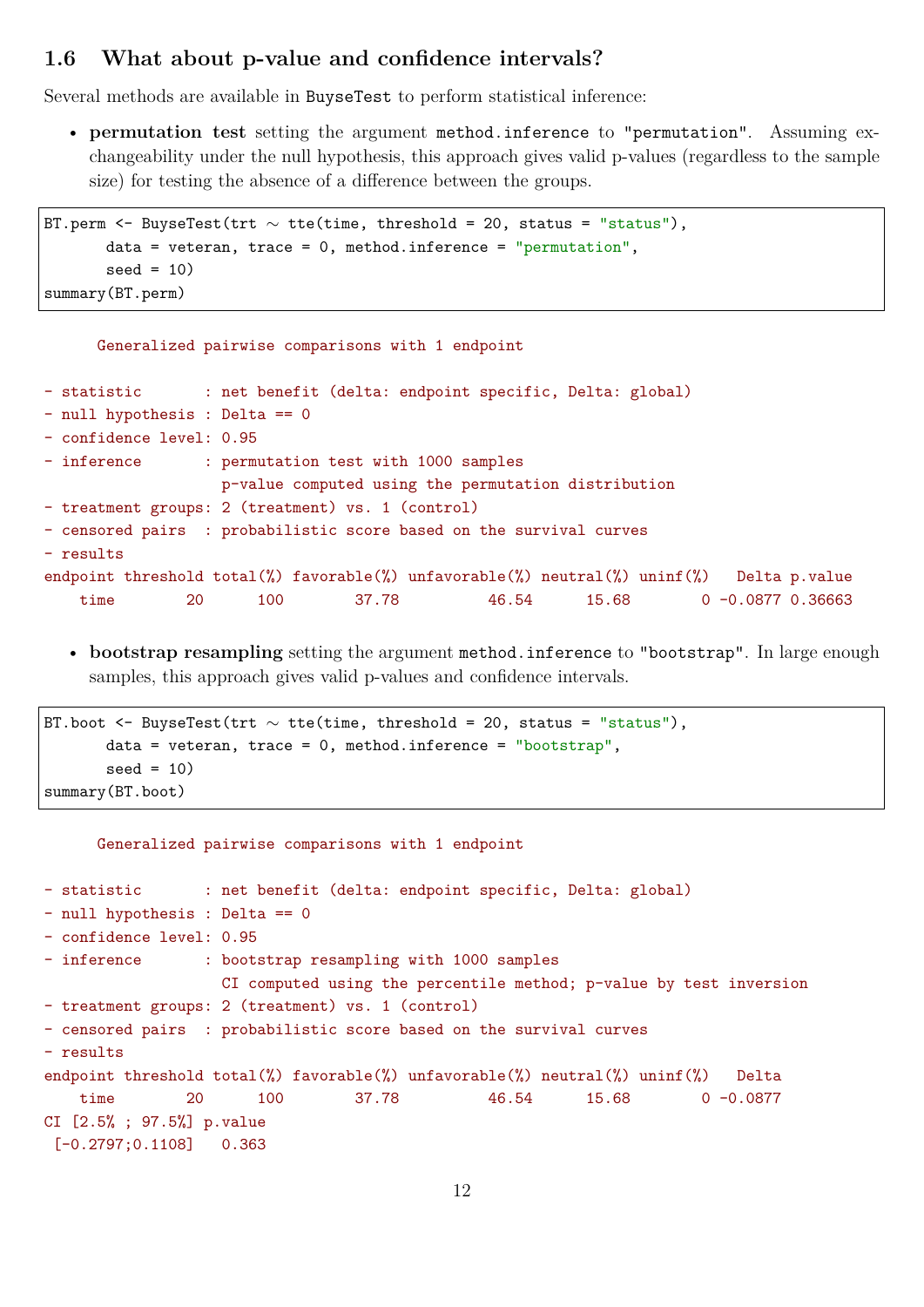• **asymptotic distribution** setting the argument method.inference to "u-statistic". In large enough samples, this approach gives valid p-values and confidence intervals.

```
BT.ustat <- BuyseTest(trt \sim tte(time, threshold = 20, status = "status"),
        data = veteran, trace = 0, method.inference = "u-statistic")
summary(BT.ustat)
```

```
Generalized pairwise comparisons with 1 endpoint
- statistic : net benefit (delta: endpoint specific, Delta: global)
- null hypothesis : Delta == 0
- confidence level: 0.95
- inference : H-projection of order 1
- treatment groups: 2 (treatment) vs. 1 (control)
- censored pairs : probabilistic score based on the survival curves
- results
endpoint threshold total(%) favorable(%) unfavorable(%) neutral(%) uninf(%) Delta
   time 20 100 37.78 46.54 15.68 0 -0.0877
CI [2.5% ; 97.5%] p.value
 [-0.2735;0.1045] 0.37162
```
The first two approaches require simulating a large number of samples and applying the GPC to each of these samples. The number of samples is set using the arugment n.resampling and it should large enough to limit the Monte Carlo error when estimating the p-value. Typically should be at least 10000 to get, roughtly, 2-digit precision, as examplified below:

```
set.seed(10)
sapply(1:10, function(i){mean(rbinom(1e4, size = 1, prob = 0.05))})
```
#### [1] 0.0511 0.0491 0.0489 0.0454 0.0516 0.0522 0.0468 0.0483 0.0491 0.0508

Indeed, here we get a reasonnable approximation of 0.05 (if we round and only keep 2 digits). Note that to get 3 digits precision we would need more samples. The last method does not rely on resampling but on the computation of the influence function of the estimator. Fortunately, when using the Gehan's scoring rule, this does not really involve any extra-calculations and this is therefore very fast to perform. When using the Peron's scoring rule, more serious extra-calculations are involved so the computation time is expected to increase by a factor 5 to 10 compared to the point estimate alone (i.e. method.inference equal to "none").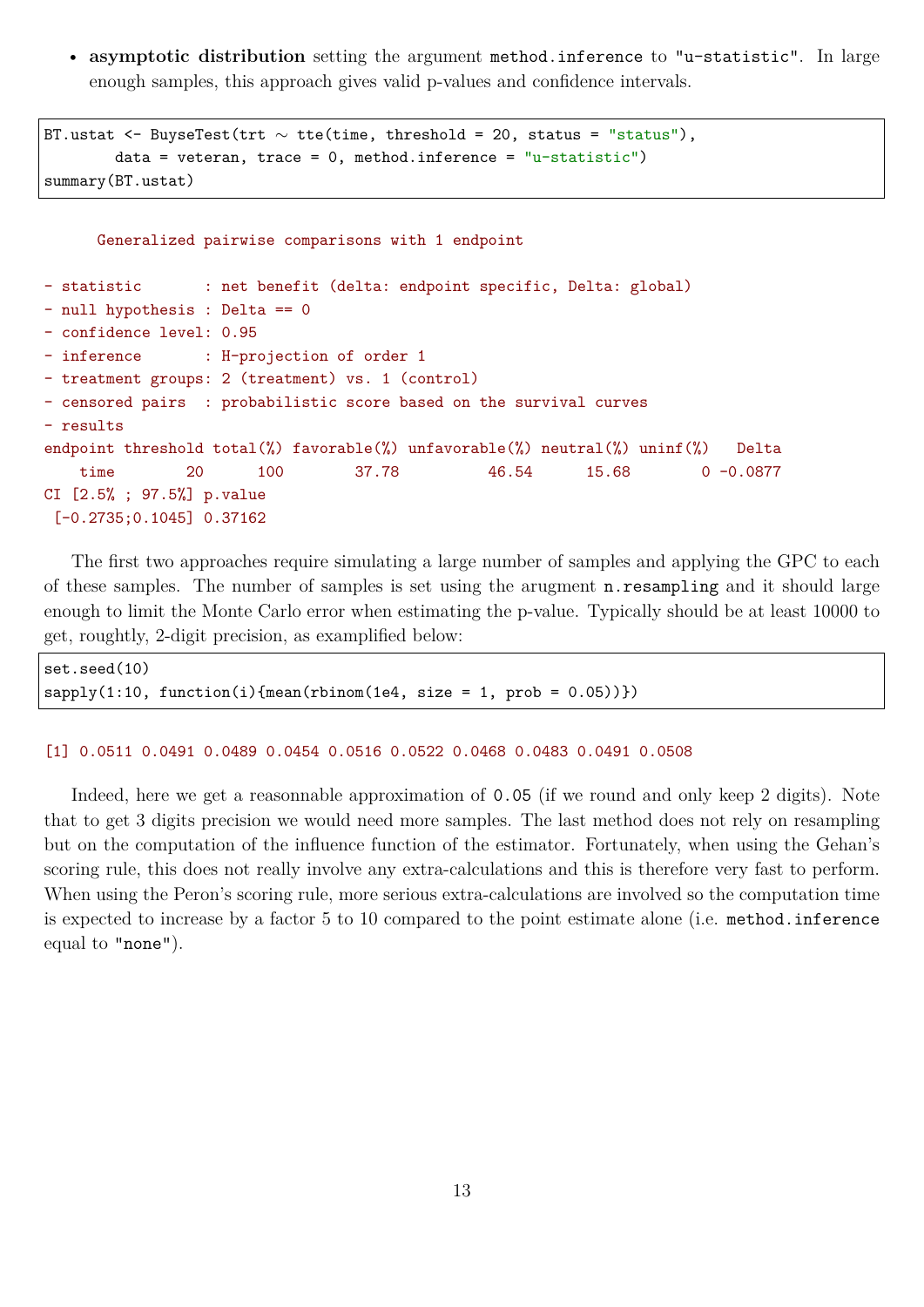## **1.7 Sensitivity analysis**

The choice of the threshold of clinical relevance if somehow subjective and it is recommended to see how the results vary as a function of the threshold. This can be easily performed using the sensitivity method:

```
BTse.ustat <- sensitivity(BT.ustat, threshold = seq(0,500, length.out=10),
    band = TRUE, trace = FALSE)BTse.ustat[,c("time","estimate","se","lower.ci","upper.ci","null","lower.band","upper.band")]
       time estimate se lower.ci upper.ci null lower.band upper.band
1 0.00000 -0.08752774 0.10041203 -0.27851884 0.11012263 0 -0.32452295 0.1598080
2 55.55556 -0.08095829 0.08957699 -0.25229456 0.09530004 0 -0.29402646 0.1397753
3 111.11111 -0.03170177 0.07463991 -0.17629003 0.11422560 0 -0.21225070 0.1509400
4 166.66667 0.01896964 0.06452954 -0.10713643 0.14447503 0 -0.13893701 0.1759356
5 222.22222 0.03315614 0.05523512 -0.07506821 0.14060850 0 -0.10250994 0.1676113
6 277.77778 0.04217485 0.04654025 -0.04914025 0.13279075 0 -0.07237618 0.1556277
7 333.33333 0.04112991 0.03946828 -0.03631838 0.11808708 0 -0.05605288 0.1375407
8 388.88889 0.04075638 0.03300933 -0.02402114 0.10519310 0 -0.04054381 0.1215205
9 444.44444 0.04097871 0.03027888 -0.01844156 0.10011054 0 -0.03360338 0.1151069
10 500.00000 0.03517173 0.02769280 -0.01915553 0.08929191 0 -0.03301626 0.1030338
```
Here by setting the argument band to TRUE, we obtain confidence intervals and p-values adjusted for multiple comparisons. Said otherwise, the columns lower.ci and upper.ci provide a (pointwise) confidence interval with 95% coverage for a given threshold while the columns lower.band and upper.band provide a (simutaneous) confidence interval with 95% coverage across all given thresholds. In particular if is interested in the largest effect, the simultaneous confidence interval should be reported instead of the pointwise. They can be displayed using the autoplot method:

library(ggplot2) autoplot(BTse.ustat)



With multiple endpoints, the thresholds can be specified using a list:

```
BTse.H <- sensitivity(BT.H, trace = FALSE,
        threshold = list(time = seq(0,500, length = 10), karno = c(0,40,80)))
head(BTse.H)
```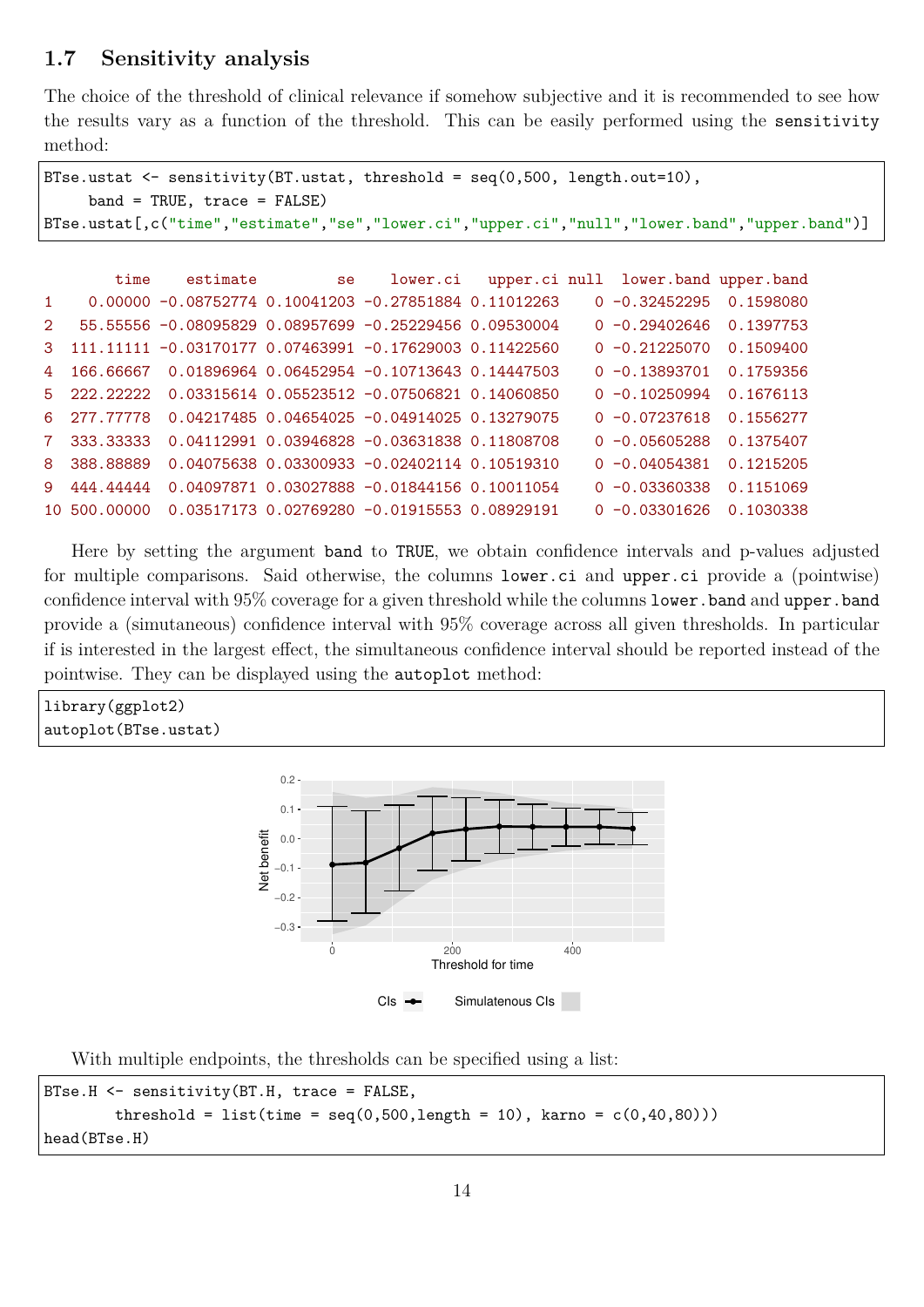|                       |                                                                                           | time karno     | estimate                                                                                                 |                | se | lower.ci                                           | upper.ci null |  | p.value     |  |  |  |
|-----------------------|-------------------------------------------------------------------------------------------|----------------|----------------------------------------------------------------------------------------------------------|----------------|----|----------------------------------------------------|---------------|--|-------------|--|--|--|
| $\mathbf{1}$          | 0.00000                                                                                   |                |                                                                                                          |                |    | $0 -0.08754474 0.10044847 -0.2786016 0.11017738$   |               |  | 0 0.3858987 |  |  |  |
| $2^{\circ}$           | 55.55556                                                                                  |                |                                                                                                          |                |    | $0 -0.111774870.09915501 -0.29956610.08435417$     |               |  | 0.2636263   |  |  |  |
|                       | 3 111.11111                                                                               |                |                                                                                                          |                |    | $0 - 0.08618872 0.09822940 - 0.2732475 0.10715096$ |               |  | 0 0.3826244 |  |  |  |
|                       | 4 166.66667                                                                               |                |                                                                                                          |                |    | $0 -0.05180121 0.09818252 -0.2400240 0.14017526$   |               |  | 0 0.5984319 |  |  |  |
|                       | 5 222.22222                                                                               |                |                                                                                                          |                |    | $0 -0.03668720 0.09810141 -0.2253052 0.15458146$   |               |  | 0 0.7086747 |  |  |  |
|                       | 6 277.77778                                                                               |                |                                                                                                          |                |    | $0 -0.02906324 0.09773146 -0.2172647 0.16122161$   |               |  | 0 0.7663054 |  |  |  |
|                       | or a matrix:                                                                              |                |                                                                                                          |                |    |                                                    |               |  |             |  |  |  |
|                       | grid <- expand.grid(list("time_t20" = seq(0,500,length = 10), "karno" = $c(0, 40, 80))$ ) |                |                                                                                                          |                |    |                                                    |               |  |             |  |  |  |
|                       |                                                                                           |                |                                                                                                          |                |    |                                                    |               |  |             |  |  |  |
|                       |                                                                                           |                | cbind(head(grid), " " = "  ",tail(grid))<br>BTse.H2 <-sensitivity(BT.H, threshold = grid, trace = FALSE) |                |    |                                                    |               |  |             |  |  |  |
| range(BTse.H-BTse.H2) |                                                                                           |                |                                                                                                          |                |    |                                                    |               |  |             |  |  |  |
|                       |                                                                                           |                |                                                                                                          |                |    |                                                    |               |  |             |  |  |  |
|                       |                                                                                           |                |                                                                                                          |                |    |                                                    |               |  |             |  |  |  |
|                       | time_t20 karno                                                                            |                |                                                                                                          | time_t20 karno |    |                                                    |               |  |             |  |  |  |
| 1.                    | 0.00000                                                                                   | $\overline{0}$ | $\mathbf{1}$                                                                                             | 222.2222       | 80 |                                                    |               |  |             |  |  |  |
| $2^{\circ}$           | 55.55556                                                                                  | $\overline{0}$ | $\mathbf{1}$                                                                                             | 277.7778       | 80 |                                                    |               |  |             |  |  |  |
|                       | 3 111.11111                                                                               | $\mathsf{O}$   | $\mathbf{1}$                                                                                             | 333.3333       | 80 |                                                    |               |  |             |  |  |  |
|                       | 4 166.66667                                                                               | $\mathbf{0}$   | $\sim 10$ km $^{-1}$                                                                                     | 388.8889       | 80 |                                                    |               |  |             |  |  |  |
|                       | 5 222.22222                                                                               | $\mathbf{0}$   | $\mathbf{1}$ , $\mathbf{1}$ , $\mathbf{1}$                                                               | 444.4444       | 80 |                                                    |               |  |             |  |  |  |

```
[1] 0 0
```
The latter should be used when the same endpoint is used at different priorities (each column correspond to the threshold that should be used at a priority). As before we can display the results using the autoplot function:





Note that the autoplot function cannot be used when more than 2 thresholds are varied at the same time.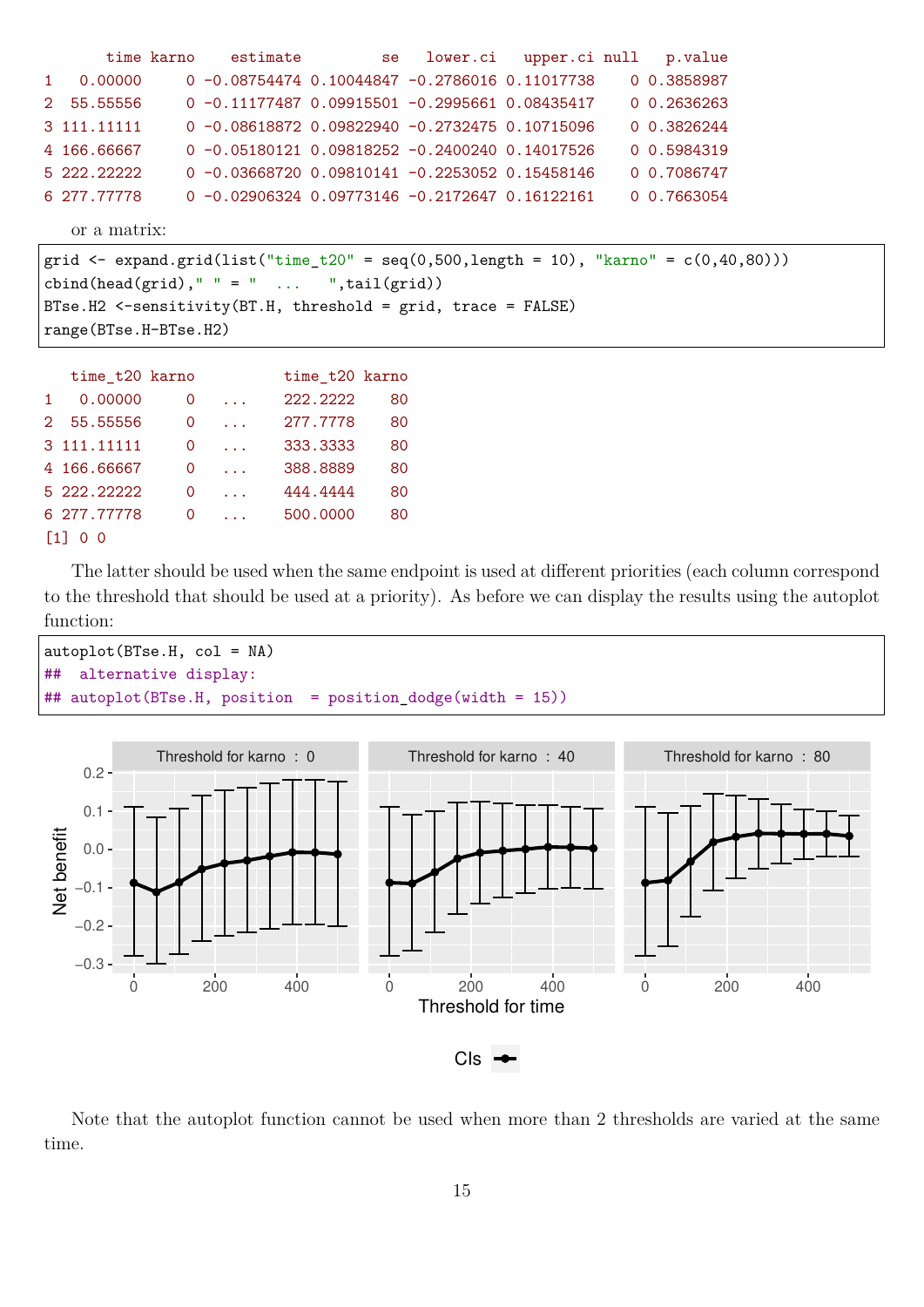## **2 Getting additional inside: looking at the pair level**

So far we have looked at the overall score and probabilities. But it is also possible to extract the score relative to each pair, as well as to "manually" compute this score. This can give further inside on what the software is actually doing and what is the contribution of each individual on the evaluation of the treatment.

## **2.1 Extracting the contribution of each pair to the statistic**

The net benefit or the win ratio statistics can be expressed as a sum of a score over all pairs of patients. The argument keep.pairScore enables to export the score relative to each pair in the output of BuyseTest:

```
form <- trt ∼ tte(time, threshold = 20, status = "status") + cont(karno)
BT.keep <- BuyseTest(form,
       data = veteran, keep.pairScore = TRUE,
       trace = 0, method.inference = "none")
```
The method getPairScore can then be used to extract the contribution of each pair. For instance the following code extracts the contribution for the first endpoint:

getPairScore(BT.keep, endpoint = 1)

|       |    |     | index.1 index.2 favorable unfavorable neutral uninf weight |          |          |  |
|-------|----|-----|------------------------------------------------------------|----------|----------|--|
| 1:    |    | 70  | Ω                                                          | Ω        | ∩        |  |
| 2:    | 2  | 70  |                                                            | Ω        | $\Omega$ |  |
| 3:    | 3  | 70  |                                                            | Ω        | O        |  |
| 4:    | 4  | 70  |                                                            | Ω        |          |  |
| 5:    | 5  | 70  |                                                            | Ω        |          |  |
|       |    |     |                                                            |          |          |  |
| 4688: | 65 | 137 |                                                            | O        |          |  |
| 4689: | 66 | 137 |                                                            | $\Omega$ |          |  |
| 4690: | 67 | 137 |                                                            | Ω        |          |  |
| 4691: | 68 | 137 |                                                            | Ω        |          |  |
| 4692: | 69 | 137 |                                                            |          |          |  |
|       |    |     |                                                            |          |          |  |

1 1 squamous 72 1 60 7 69 0

Each line corresponds to different comparison between a pair from the control arm and the treatment arm. The column strata store to which strata the pair belongs (first, second, . . . ). The columns favorable, unfavorable, neutral, uninformative contains the result of the comparison, e.g. the first pair was classified as favorable while the last was classified as favorable with a weight of 1. The second and third columns indicates the rows in the original dataset corresponding to the pair:

| $\vert$ veteran $\left[\mathrm{c}\left(70,1\right),\right]$ |                                                   |  |  |      |  |       |    |  |
|-------------------------------------------------------------|---------------------------------------------------|--|--|------|--|-------|----|--|
|                                                             | trt celltype time status karno diagtime age prior |  |  |      |  |       |    |  |
|                                                             | 70 2 squamous 999                                 |  |  | 1 90 |  | 12 54 | 10 |  |

For the first pair, the event was observed for both observations and since  $999 > 72 + 20$  the pair is rated favorable. Substracting the average probability of the pair being favorable minus the average probability of the pair being unfavorable: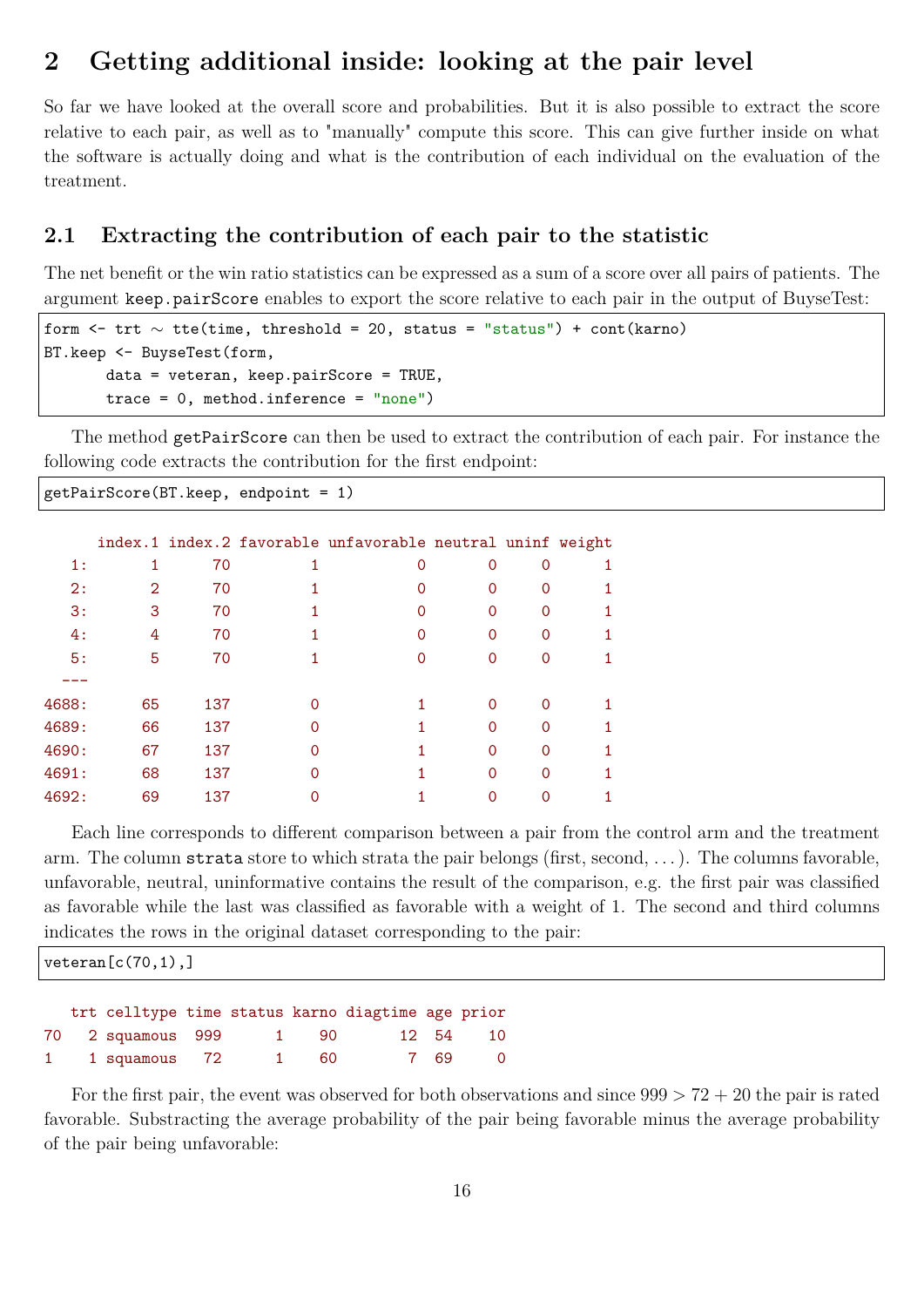getPairScore(BT.keep, endpoint = 1)[, mean(favorable) - mean(unfavorable)]

#### $[1] -0.08765836$

gives the net benefit in favor of the treatment for the first endpoint:

BT.keep

```
endpoint threshold delta Delta
   time 20 -0.0877 -0.0877
  karno -0.0133 -0.1009
```
More examples and explanation can be found in the documentation of the method getPairScore.

## **2.2 Extracting the survival probabilities**

When using scoring.rule equals "Peron", survival probabilities at event time, and event times  $+/$ threshold in the control and treatment arms are used to score the pair. Setting keep.survival to TRUE and precompute to FALSE in BuyseTest.options enables to export the survival probabilities in the output of BuyseTest:

```
BuyseTest.options(keep.survival = TRUE, precompute = FALSE)
BT.keep2 <- BuyseTest(trt ∼ tte(time, threshold = 20, status = "status") + cont(karno),
        data = veteran, keep.pairScore = TRUE, scoring.rule = "Peron",
        trace = 0, method.inference = "none")
```
The method getSurvival can then be used to extract these survival probabilities. For instance the following code extracts the survival for the first endpoint:

```
outSurv <- getSurvival(BT.keep2, endpoint = 1, strata = 1)
str(outSurv)
```

```
List of 5
 $ survTimeC: num [1:69, 1:13] 72 411 228 126 118 10 82 110 314 100 ...
  ..- attr(*, "dimnames")=List of 2
  .. ..$ : NULL
  .. ..$ : chr [1:13] "time" "survivalC-threshold" "survivalC_0" "survivalC+threshold" ...
 $ survTimeT: num [1:68, 1:13] 999 112 87 231 242 991 111 1 587 389 ...
  ..- attr(*, "dimnames")=List of 2
  .. ..$ : NULL
  .. ..$ : chr [1:13] "time" "survivalC-threshold" "survivalC_0" "survivalC+threshold" ...
 $ survJumpC: num [1:57, 1:6] 3 4 7 8 10 11 12 13 16 18 ...
  ..- attr(*, "dimnames")=List of 2
  .. ..$ : NULL
  .. ..$ : chr [1:6] "time" "survival" "dSurvival" "index.survival" ...
 $ survJumpT: num [1:51, 1:6] 1 2 7 8 13 15 18 19 20 21 ...
  ..- attr(*, "dimnames")=List of 2
  .. ..$ : NULL
  .. ..$ : chr [1:6] "time" "survival" "dSurvival" "index.survival" ...
 $ lastSurv : num [1:2] 0 0
```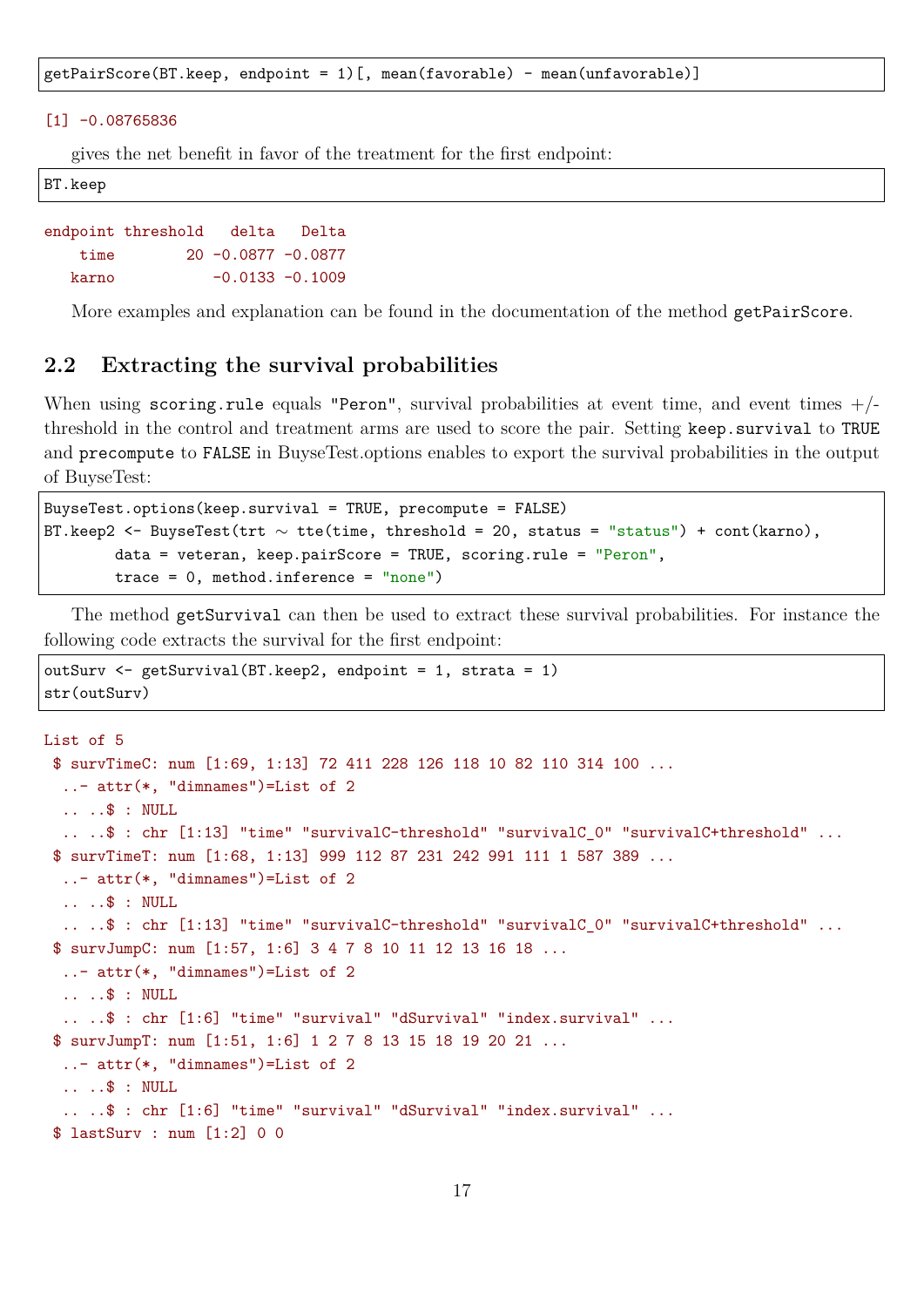#### **2.2.1 Computation of the score with only one censored event**

Let's look at pair 91:

getPairScore(BT.keep2, endpoint = 1, rm.withinStrata = FALSE)[91]

```
index.1 index.2 indexWithinStrata.1 indexWithinStrata.2 favorable unfavorable neutral
1: 22 71 22 2 0 0.6950827 0.3049173
  uninf weight
1: 0 1
```
In the dataset this corresponds to:

veteran[c(22,71),]

|  | trt celltype time status karno diagtime age prior |  |  |        |
|--|---------------------------------------------------|--|--|--------|
|  | 22 1 smallcell 97 0 60 5 67 0                     |  |  |        |
|  | 71 2 squamous 112 1 80                            |  |  | 6 60 0 |

The observation from the control group is censored at 97 while the observation from the treatment group has an event at 112. Since the threshold is 20, and (112-20)<97, we know that the pair is not in favor of the treatment. The formula for probability in favor of the control is  $\frac{S_c(97)}{S_c(112+20)}$ . The survival at the event time in the censoring group is stored in survTimeC. Since observation 22 is the 22th observation in the control group:

```
iSurv <- outSurv$survTimeC[22,]
iSurv
```

| time                                                | $survivalC-threshold$                         | survivalC <sub>0</sub> |
|-----------------------------------------------------|-----------------------------------------------|------------------------|
| 97,0000000                                          | 0.5615232                                     | 0.5171924              |
| survivalC+threshold                                 | survivalT-threshold                           | survivalT 0            |
| 0.4235463                                           | 0.4558824                                     | 0.3643277              |
|                                                     | survivalT+threshold index.survivalC-threshold | index.survivalC_0      |
| 0.2827500                                           | 25,0000000                                    | 28,0000000             |
| index.survivalC+threshold index.survivalT-threshold |                                               | index.survivalT 0      |
| 33,0000000                                          | 27,0000000                                    | 32,0000000             |
| index.survivalT+threshold                           |                                               |                        |
| 35,0000000                                          |                                               |                        |

Since we are interested in the survival in the control arm exactly at the event time:

```
Sc97 <- iSurv["survivalC_0"]
Sc97
```
#### survivalC\_0 0.5171924

The survival at the event time in the treatment group is stored in survTimeC. Since observation 71 is the 2nd observation in the treatment group: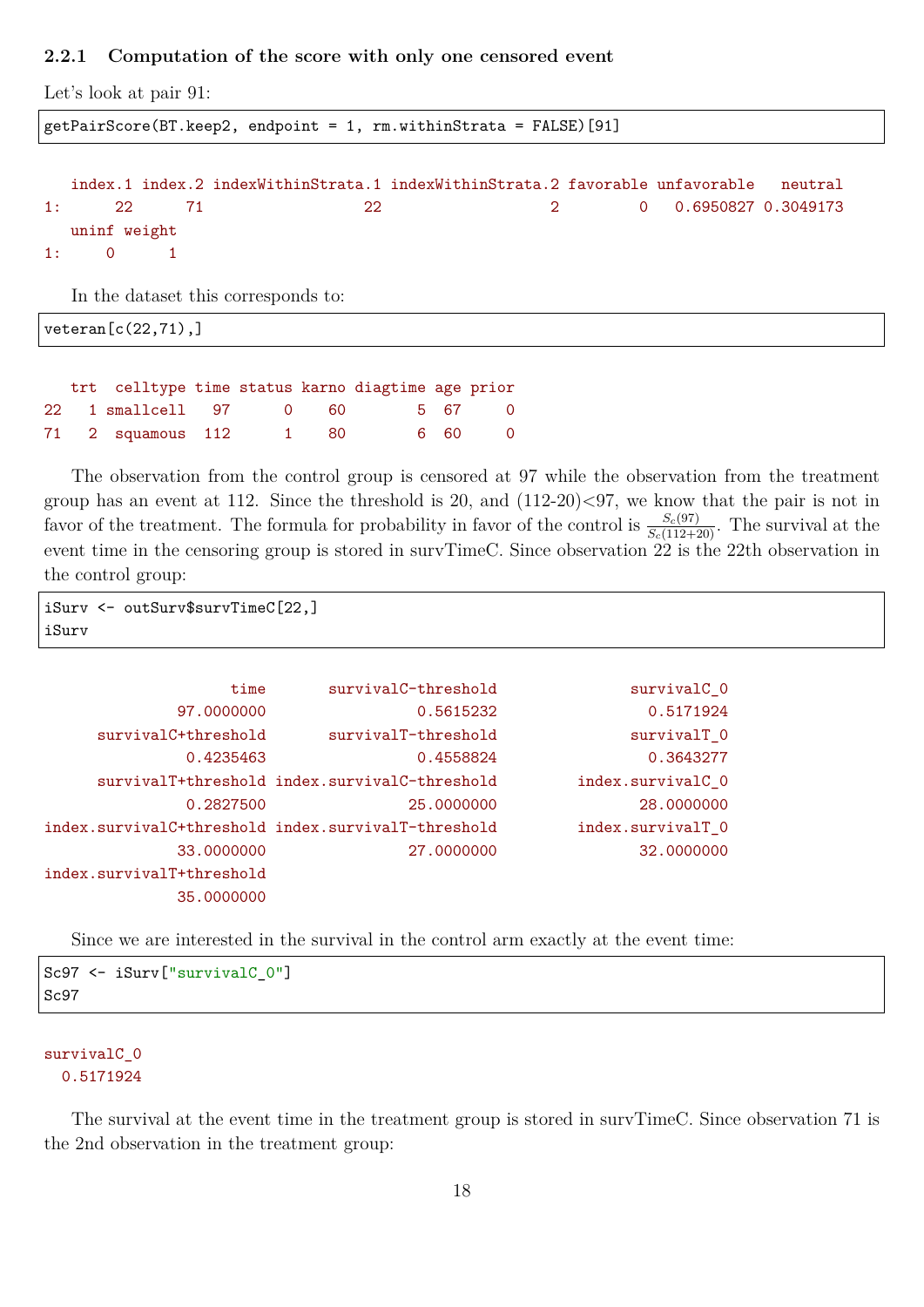| survivalC <sub>0</sub> | survivalC-threshold                           | time                                                |
|------------------------|-----------------------------------------------|-----------------------------------------------------|
| 0.4549201              | 0.5319693                                     | 112.0000000                                         |
| survivalT 0            | survivalT-threshold                           | survivalC+threshold                                 |
| 0.2827500              | 0.3801681                                     | 0.3594915                                           |
| index.survivalC_0      | survivalT+threshold index.survivalC-threshold |                                                     |
| 32,0000000             | 27,0000000                                    | 0.2827500                                           |
| index.survivalT_0      |                                               | index.survivalC+threshold index.survivalT-threshold |
| 35,0000000             | 31,0000000                                    | 37,0000000                                          |
|                        |                                               | index.survivalT+threshold                           |
|                        |                                               | 35,0000000                                          |

Since we are interested in the survival in the control arm at the event time plus threshold:

```
Sc132 <- iSurv["survivalC+threshold"]
Sc132
```
#### survivalC+threshold 0.3594915

The probability in favor of the control is then:

Sc132/Sc97

survivalC+threshold 0.6950827

#### **2.2.2 Computation of the score with two censored events**

When both observations are censored, the formula for computing the probability in favor of treatment or control involves an integral. This integral can be computed using the function calcIntegralSurv\ cpp that takes as argument a matrix containing the survival and the jumps in survival, e.g.:

```
head(outSurv$survJumpT)
```

|                    | time |                          |    |                             | survival dSurvival index.survival index.dsurvival1 index.dsurvival2 |
|--------------------|------|--------------------------|----|-----------------------------|---------------------------------------------------------------------|
| $\left[1, \right]$ |      | 1 0.7681159 -0.02941176  | 12 |                             |                                                                     |
| $\left[2, \right]$ |      | 2 0.7536232 -0.01470588  | 13 |                             | $2^{\circ}$                                                         |
| $\left[3, \right]$ |      | 7 0.7388463 -0.02941176  | 14 | $\mathcal{D}_{\mathcal{L}}$ | 3                                                                   |
| [4,]               |      | 8 0.7388463 -0.02941176  | 14 | 3                           | 4                                                                   |
| [5,]               |      | 13 0.7092924 -0.01470588 | 16 |                             | 5.                                                                  |
| [6,]               |      | 15 0.6945155 -0.02941176 |    | 5                           | 6                                                                   |

and the starting time of the integration time. For instance, let's look at pair 148: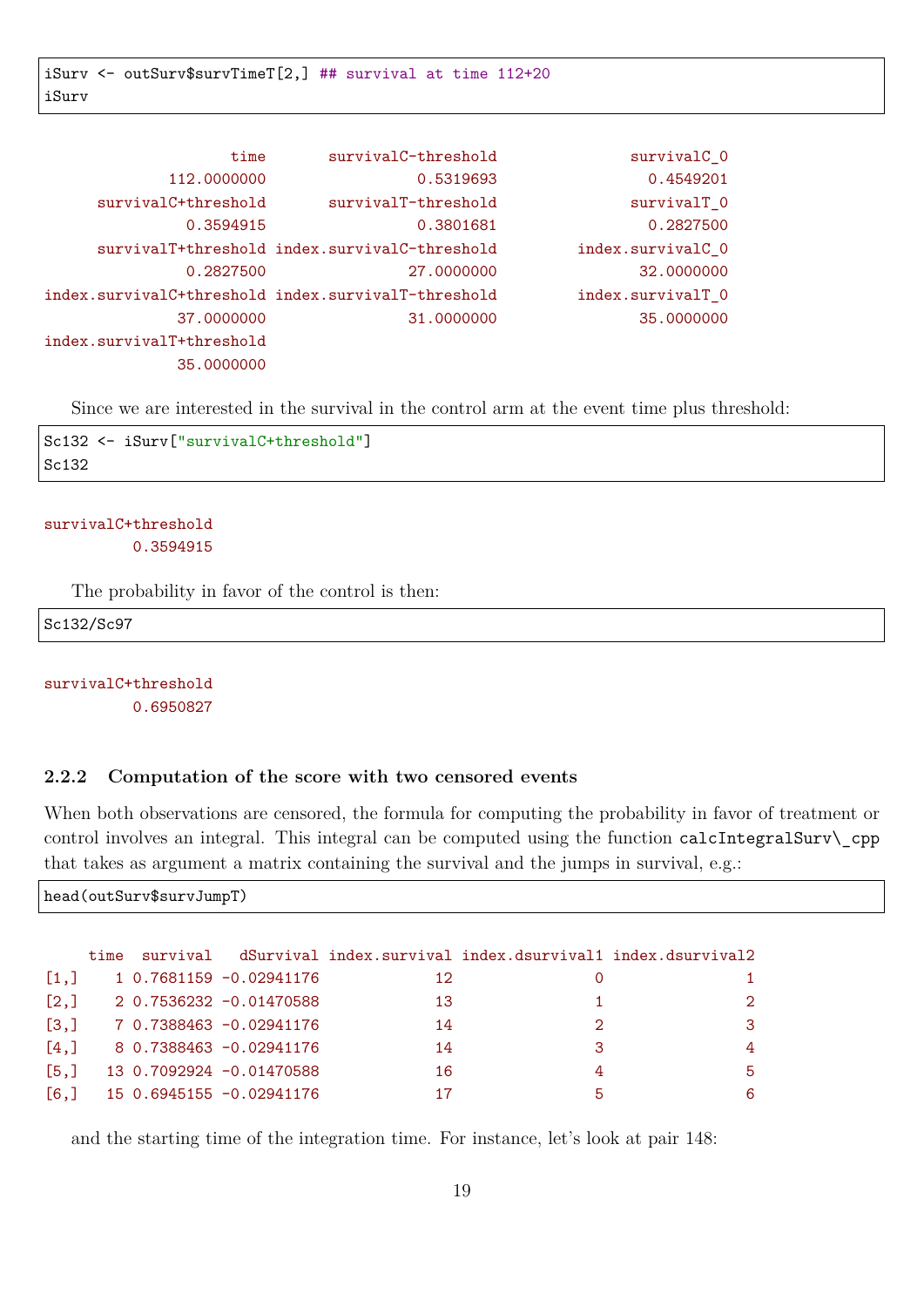getPairScore(BT.keep2, endpoint = 1, rm.withinStrata = FALSE)[148]

index.1 index.2 indexWithinStrata.1 indexWithinStrata.2 favorable unfavorable neutral 1: 10 72 10 3 0.5058685 0.3770426 0.1170889 uninf weight 1: 0 1

which corresponds to the observations:

veteran[c(10,72),]

|  |                   |                |        | trt celltype time status karno diagtime age prior |     |                |
|--|-------------------|----------------|--------|---------------------------------------------------|-----|----------------|
|  | 10 1 squamous 100 |                |        | 0 70 6 70 0                                       |     |                |
|  | 72 2 squamous 87  | $\overline{0}$ | - 80 - |                                                   | 348 | $\overline{0}$ |

The probability in favor of the treatment  $(p_F)$  and control  $(p_{UF})$  can be computed as:

$$
p_F = -\frac{1}{S_T(x)S_C(y)} \int_{t>y} S_T(t+\tau)dS_C(t)
$$

$$
p_{UF} = -\frac{1}{S_T(x)S_C(y)} \int_{t>x} S_C(t+\tau)dS_T(t)
$$

where  $x = 87$  and  $y = 100$ . To ease the call of calcIntegralScore\_cpp we create a warper:

```
calcInt \leq function(...) { ## no need for the functionnal derivative of the score
    BuyseTest:::.calcIntegralSurv_cpp(...,
          returnDeriv = FALSE,
          derivSurv = matrix(0),
          derivSurvD = matrix(0))}
```
and then call it to compute the probabilities:

```
denom <- as.double(outSurv$survTimeT[3,"survivalT_0"] * outSurv$survTimeC[10,"survivalC_0"])
M <- cbind("favorable" = -calcInt(outSurv$survJumpC, start = 100,
     lastSurv = outSurv$lastSurv[2],
     lastdSurv = outSurv$lastSurv[1])/denom,
    "unfavorable" = -calcInt(outSurv$survJumpT, start = 87,
        lastSurv = outSurv$lastSurv[1],
       lastdSurv = outSurv$lastSurv[2])/denom)
rownames(M) <- c("lowerBound","upperBound")
M
```
favorable unfavorable lowerBound 0.5058685 0.3770426 upperBound 0.5058685 0.3770426

Note: the lower bound is identical to the upper bound as we could estimate the full survival curve:

outSurv\$lastSurv

[1] 0 0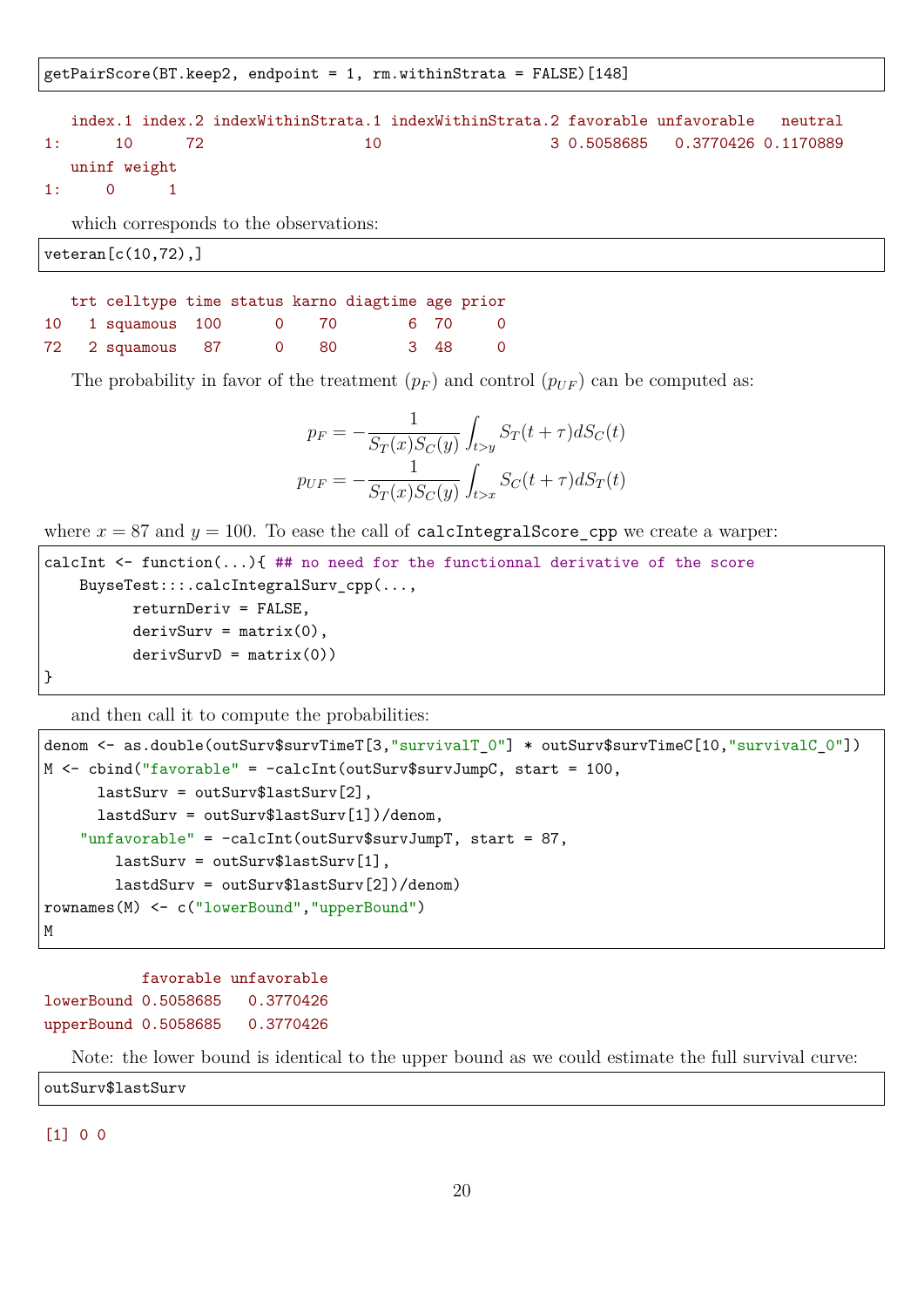# **3 Dealing with missing values or/and right censoring**

In presence of censoring or missing values, it is often not be possible to classify all pairs without a model for the censoring mechanism. The unclassified pairs, called uninformative, have a score of 0 which will typically bias the estimate of the net net benefit towards 0 [3](#page-0-0) . Consider the following dataset:

```
set.seed(10)
dt <- simBuyseTest(1e2, latent = TRUE, argsCont = NULL,
     argsTTE = list(scale.T = 1/2, scale.C = 1,scale.Censoring.C = 1, scale.Censoring.T = 1))
dt[, eventtimeCensoring := NULL]
dt[, status1 := 1]
head(dt)
```

|                  |               | treatment eventtimeUncensored eventtime status toxicity eta_toxicity status1 |                     |                |              |                   |              |
|------------------|---------------|------------------------------------------------------------------------------|---------------------|----------------|--------------|-------------------|--------------|
| $\overline{1}$ : | <sub>C</sub>  | 0.2135567 0.2135567                                                          |                     |                | ves          | -0.07945702       |              |
| 2:               | $\mathcal{C}$ | 0.3422379 0.3422379                                                          |                     | $\overline{1}$ | no           | 1.18175155        | $\mathbf{1}$ |
| $\cdot$ 3:       | <sup>C</sup>  |                                                                              | 1.3933222 1.3933222 | 1.             | no           | 2.18614406        | $\mathbf{1}$ |
| 4:               | C.            |                                                                              | 0.6737702 0.1961599 | $\Omega$       | $n_{\Omega}$ | 0.40617493        | $\mathbf{1}$ |
| 5:               | <sup>C</sup>  |                                                                              | 0.5642992 0.5642992 | $\mathbf{1}$   | ves          | $-0.73835910$     | $\mathbf{1}$ |
| 6:               | C             |                                                                              | 1.1039218 0.1764950 | $\Omega$       |              | $yes -1.95648670$ |              |

where we have the uncensored event times (eventtimeUncensored) as well as the censored event times (eventtime). The percentage of censored observations is:

```
100*dt[,mean(status==0)]
```
#### [1] 44

We would like to be able to recover the net benefit estimated with the uncensored event times:

```
BuyseTest(treatment \sim tte(eventtimeUncensored, status1, threshold = 0.5),
   data = dt,
   scoring.rule = "Gehan", method.inference = "none", trace = 0)
```
endpoint threshold Delta eventtimeUncensored 0.5 -0.271

using the censored survival times.

<sup>3</sup>While the power is typically reduced, the type 1 error will still be controled if censoring is at random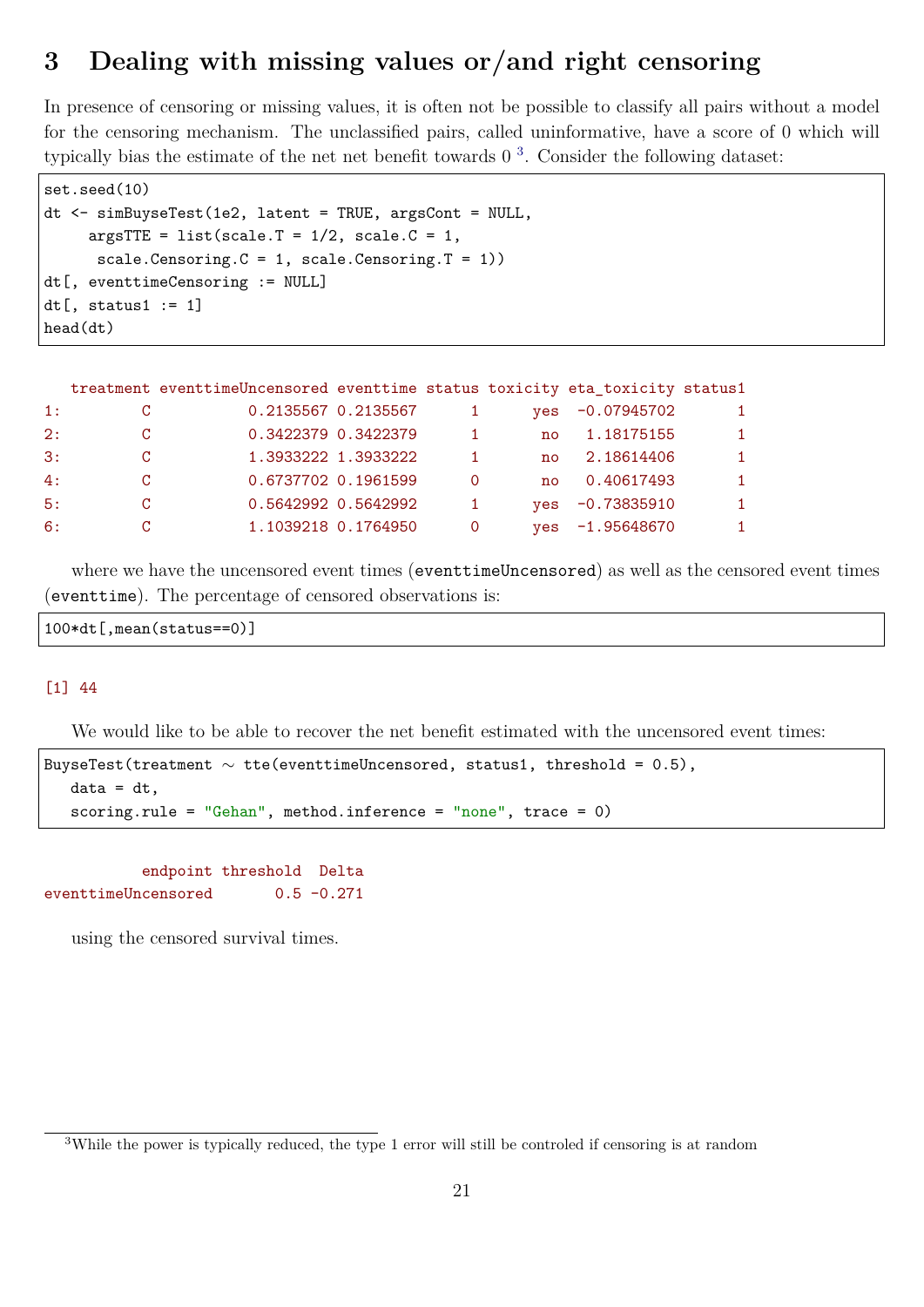The BuyseTest function handles missing values via two arguments:

- scoring.rule indicates how pairs involving missing data are compared.
	- **the Gehan's scoring rule** compares the observed values. If it is not possible to decide whether one observation has a better endpoint than the other (e.g. because both are right-censoring) then the paired is scored uninformative.
	- **the Peron's scoring rule** compares the probabilty of one observation having a better endpoint than the other given the observed values. This require a model for the censoring distribution. If the full survival curve can be identified then all pairs can be fully classified otherwise some of the pair will be partially uninformative.
- correction.uninf indicates what to do with the uninformative scores. Setting this argument to TRUE will re-distribute this score to favorable/unfavorable/neutral scores.

When the survival curve can be fully identified, the default (and recommanded) approach is to use the Peron's scoring rule where the censoring model rely on Kaplan Meier curve is fitted in each treatment group. When the last observation are censored, then part of the survival curve is unknown and there is no perfect solution. One can:

- only use the Peron's scoring rule, which will lead to a non-0 uninformative score and therefore a "conservative" estimate of the net benefit.
- use the Peron's scoring rule in conjonction with the correction which will led to an unbiased estimator if certain assumption are met.
- only use the Peron's scoring rule with a parametric model which, if appropriate, will lead to an unbiased (and rather efficient) estimator.

## **3.1 Gehan's scoring rule**

In the example, Gehan's scoring rule:

```
e.G <- BuyseTest(treatment ∼ tte(eventtime, status, threshold = 0.5),
   data = dt, scoring.rule = "Gehan", trace = 0)
summary(e.G, print=FALSE)$table.print
```

```
endpoint threshold total(%) favorable(%) unfavorable(%) neutral(%) uninf(%) Delta
1 eventtime 0.5 100 4.67 14.39 20.44 60.5 -0.0972
 CI [2.5% ; 97.5%] p.value significance
1 [-0.1594;-0.0342] 0.0025149 **
```
leads to many uninformative pairs (about 60%) and an estimate much closer to 0 than the truth.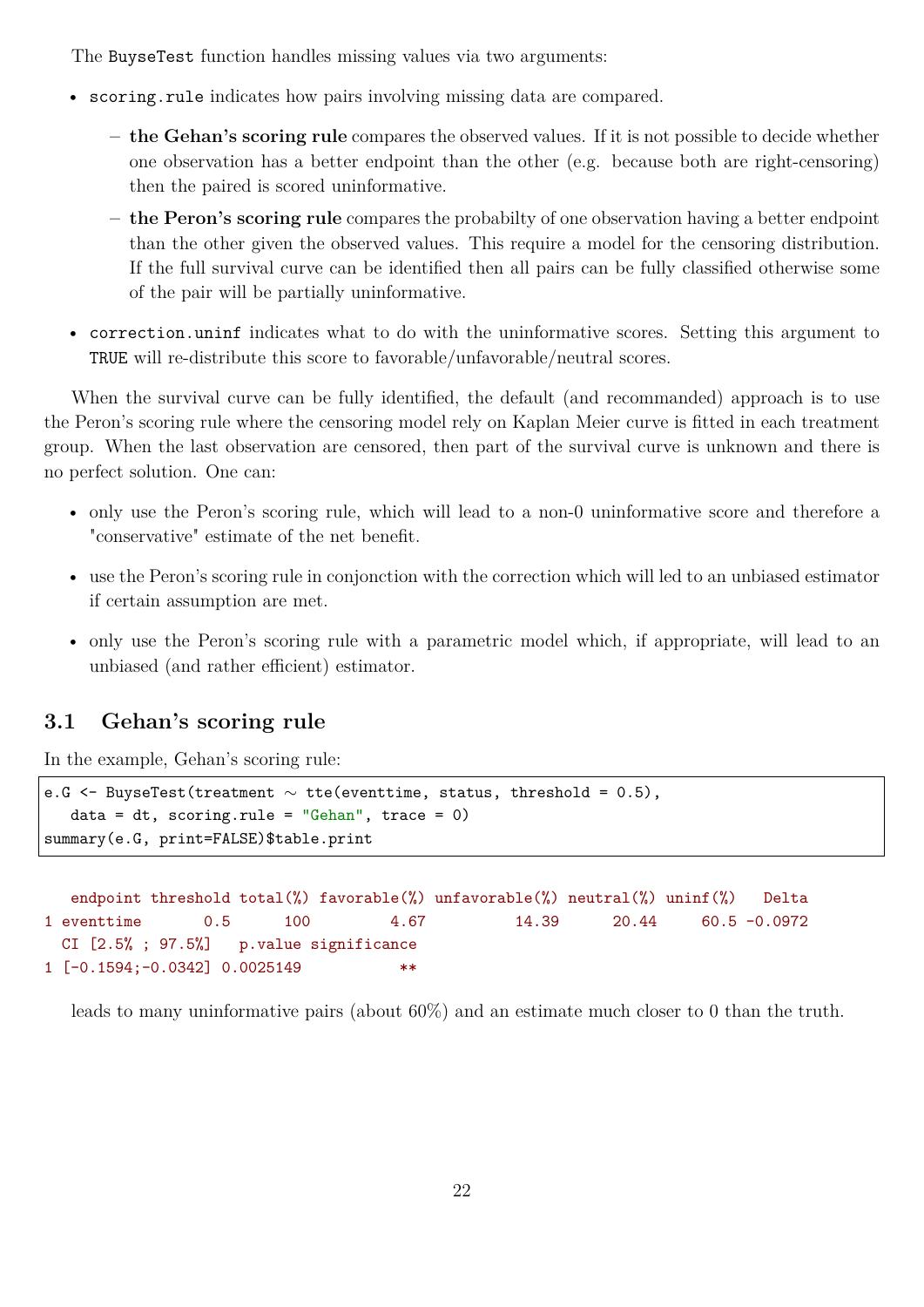## **3.2 Peron's scoring rule**

In the example, Peron's scoring rule:

```
e.P <- BuyseTest(treatment \sim tte(eventtime, status, threshold = 0.5),
   data = dt, scoring.rule = "Peron", trace = 0)
summary(e.P, print=FALSE)$table.print
```

```
endpoint threshold total(%) favorable(%) unfavorable(%) neutral(%) uninf(%) Delta
1 eventtime 0.5 100 11.17 43.34 44.12 1.37 -0.3216
 CI [2.5%; 97.5%] p.value significance
1 [-0.4584;-0.17] 5.3851e-05 ***
```
leads to no uninformative pairs. Indeed the last observation in each group is an (uncensored) event:

```
dt[,.SD[which.max(eventtime)],by="treatment"]
```

|    |              | treatment eventtimeUncensored eventtime status toxicity eta_toxicity status1 |                     |  |                  |                |
|----|--------------|------------------------------------------------------------------------------|---------------------|--|------------------|----------------|
| 1: |              |                                                                              | 2.668629 2.668629   |  | 1 ves -1.9256436 | $\mathbf{1}$   |
| 2: | $\mathbf{T}$ |                                                                              | 1.674053 1.588657 0 |  | ves -0.8647272   | $\overline{1}$ |

so the full survival curve could be identified. As a result the estimate is very close to the truth.

Note 1: the censoring model can be specified by first fitting a Kaplan Meier model for the survival time:

```
library(prodlim)
e.prodlim <- prodlim(Hist(eventtime, status) \sim treatment, data = dt)
```
Then passing the model to the BuyseTest via the model.tte argument:

```
e.P1 \leq BuyseTest(treatment \sim tte(eventtime, status, threshold = 0.5),
   model.tte = e.prodlim,
    data = dt, scoring.rule = "Peron", trace = 0)
summary(e.P1, print=FALSE)$table.print
```

```
endpoint threshold total(%) favorable(%) unfavorable(%) neutral(%) uninf(%) Delta
1 eventtime 0.5 100 11.17 43.34 44.12 1.37 -0.3216
 CI [2.5% ; 97.5%] p.value significance
1 [-0.4187;-0.2173] 6.5701e-09 ***
```
Note that the CI/p-value have changed since, unless stated otherwise, BuyseTest assumes no uncertainty about the survival model when using model.tte. One can force it to account for the uncertainty adding an attribute:

```
attr(e.prodlim, "iidNuisance") <- TRUE
e.P2 \leq BuyseTest(treatment \sim tte(eventtime, status, threshold = 0.5),
    model.tte = e.prodlim,
    data = dt, scoring.rule = "Peron", trace = 0)
summary(e.P2, print=FALSE)$table.print
```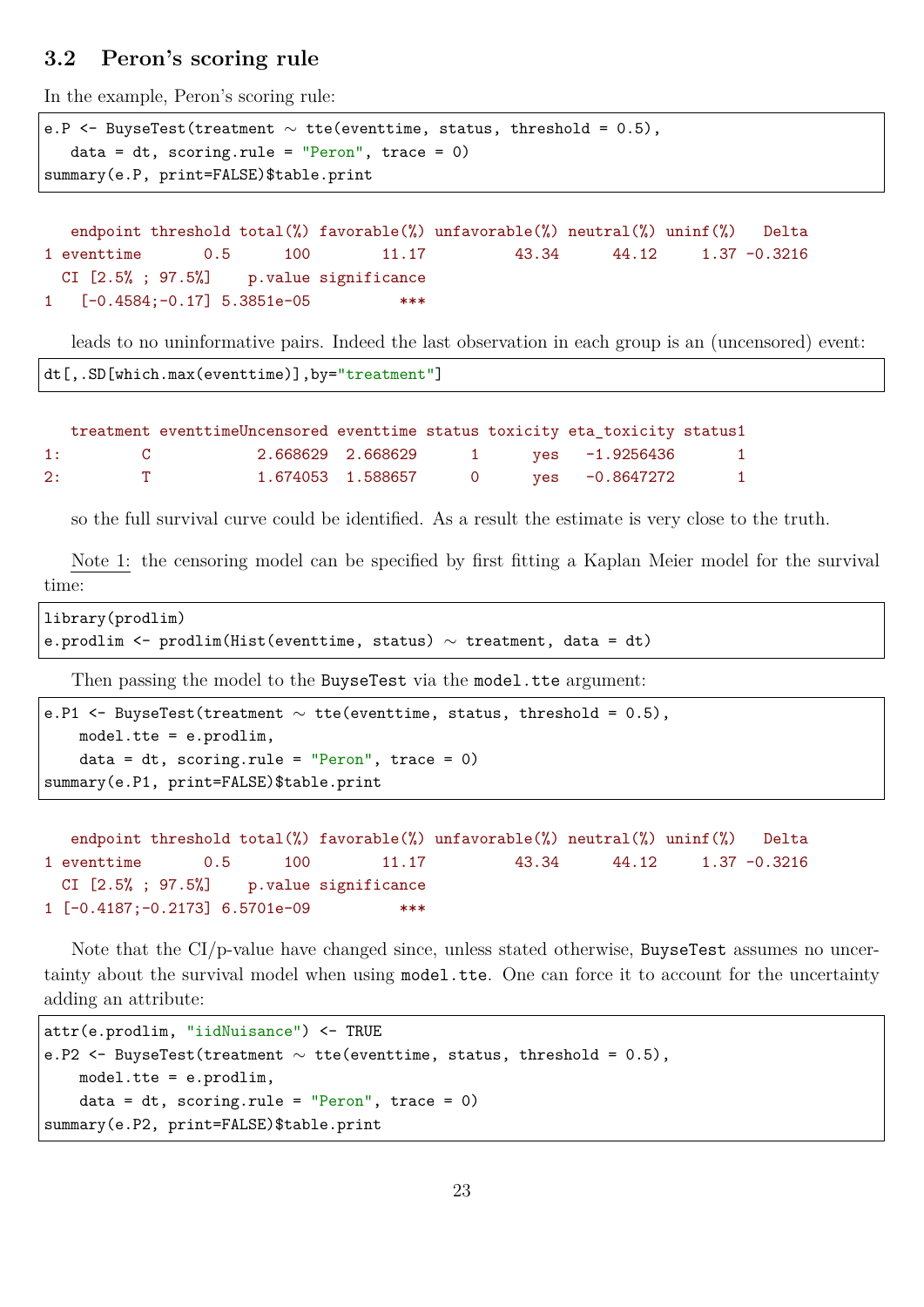```
endpoint threshold total(%) favorable(%) unfavorable(%) neutral(%) uninf(%) Delta
1 eventtime 0.5 100 11.17 43.34 44.12 1.37 -0.3216
 CI [2.5%; 97.5%] p.value significance
1 [-0.4584;-0.17] 5.3851e-05 ***
```
Note 2: it is possible to use a parametric model via the survreg function:

```
library(survival)
e.survreg <- survreg(Surv(eventtime, status) ∼ treatment, data = dt,
       dist = "weibull")attr(e.survreg, "iidNuisance") <- TRUE
```
Then passing the model to the BuyseTest via the model.tte argument:

```
e.P3 \leq BuyseTest(treatment \sim tte(eventtime, status, threshold = 0.5),
   model.tte = e.survreg,
    data = dt, scoring.rule = "Peron", trace = 0)
summary(e.P3, print=FALSE)$table.print
```

```
endpoint threshold total(%) favorable(%) unfavorable(%) neutral(%) uninf(%) Delta
1 eventtime 0.5 100 11.88 34.19 53.92 0.01 -0.2231
 CI [2.5%; 97.5%] p.value significance
1 [-0.3455;-0.0932] 0.00085702 ***
```
Internally the survival curve is discretized using 1000 points starting from survival  $= 1$  to survival  $=$ 0.001 (this is why there is a non-0 but small percentage of uninformative pairs). This is performed internally by applying the BuyseTTEM method. Another discretisation can be obtained by calling BuyseTTEM with another value for the n.grid argument:

```
e.TTEM <- BuyseTTEM(e.survreg, treatment = "treatment", iid = TRUE, n.grid = 2500)
attr(e.TTEM, "iidNuisance") <- TRUE
str(e.TTEM$peron$jumpSurvHaz[[1]][[1]])
```

```
'data.frame': 2500 obs. of 3 variables:
$ index.jump: logi NA NA NA NA NA NA ...
$ time.jump : num 0 0.000307 0.000632 0.000964 0.001301 ...
$ survival : num 1 1 0.999 0.999 0.998 ...
```
and then passing to BuyseTest:

```
e.P4 \leq BuyseTest(treatment \sim tte(eventtime, status, threshold = 0.5),
   model.tte = e.TTEM,
   data = dt, scoring.rule = "Peron", trace = 0)
summary(e.P4, print=FALSE)$table.print
```

```
endpoint threshold total(%) favorable(%) unfavorable(%) neutral(%) uninf(%) Delta
1 eventtime 0.5 100 11.87 34.18 53.94 0.01 -0.2231
 CI [2.5\% : 97.5\%] p.value significance
1 [-0.3455;-0.0932] 0.00085776 ***
```
It is therefore possible to extend the approach to other model by defining an appropriate BuyseTTEM method. Looking at the code use for defining BuyseTTEM. survreg can be helpful.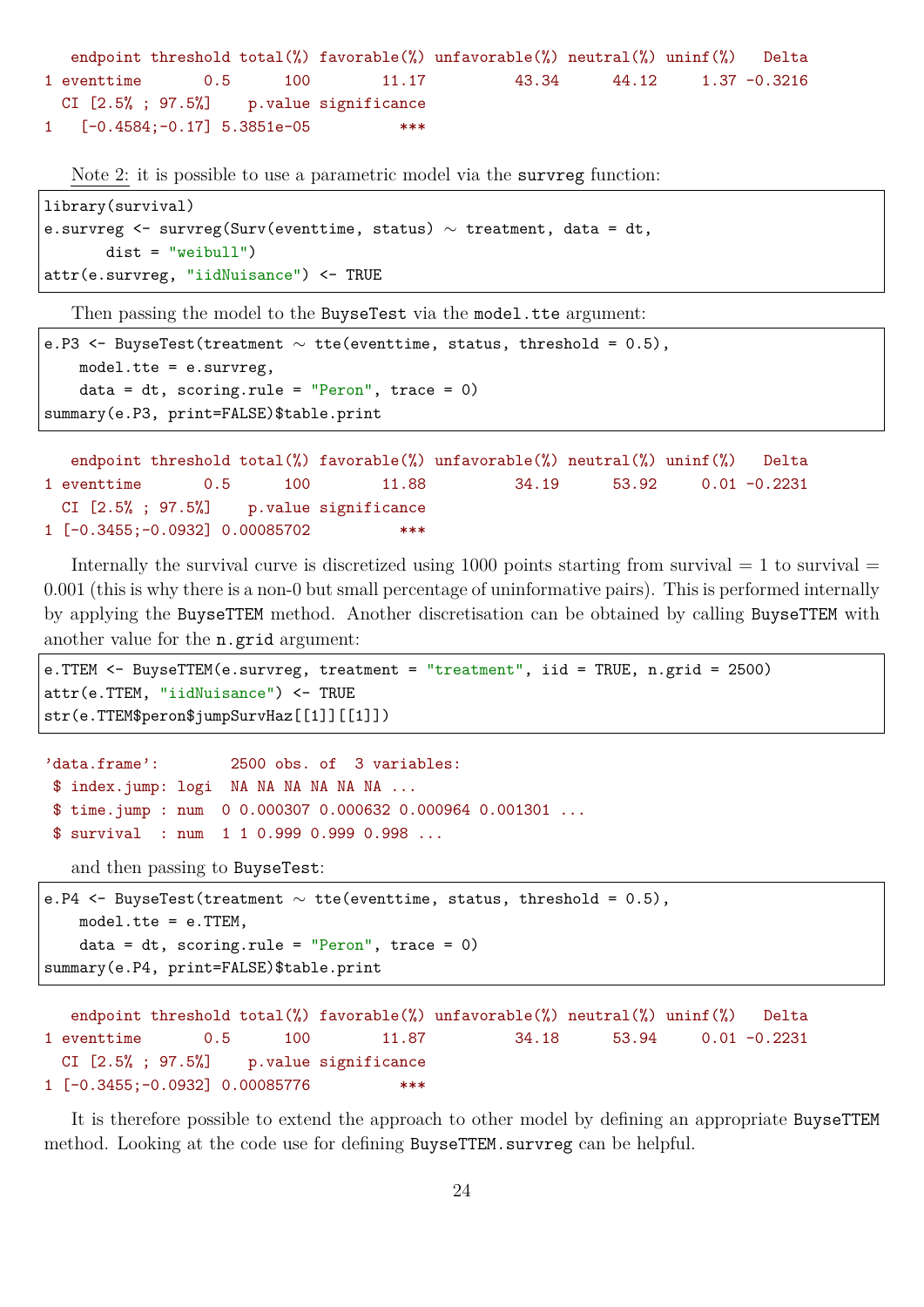## **3.3 Correction via inverse probability-of-censoring weights (IPCW)**

With IPCW, the weights of the non-informative pairs is redistributed to the informative pairs. This is only a good strategy when there are no neutral pairs or there are no lower priority endpoints. This gives an estimate much closer to the true net benefit:

```
BT \leq BuyseTest(treatment \sim tte(eventtime, status, threshold = 0.5),
  data = dt, keep.pairScore = TRUE, trace = 0,
  scoring.rule = "Gehan", method.inference = "none", correction.uninf = 2)
summary(BT)
```

```
Generalized pairwise comparisons with 1 endpoint
```
- statistic : net benefit (delta: endpoint specific, Delta: global)

- null hypothesis : Delta == 0
- treatment groups: T (treatment) vs. C (control)
- censored pairs : deterministic score or uninformative

- uninformative pairs: no contribution, their weight is passed to the informative pairs using IPCW - results

endpoint threshold total(%) favorable(%) unfavorable(%) neutral(%) uninf(%) Delta eventtime 0.5 100 11.82 36.43 51.75 0 -0.2461

We can also see that no pair is finally classified as non informative. To get some inside about the correction we can look at the scores of the pairs:

```
iScore <- getPairScore(BT, endpoint = 1)
```
To get a synthetic view, we only look at the unique favorable/unfavorable/neutral/uniformative results:

```
iScore[,.SD[1],
       .SDcols = c("favorableC","unfavorableC","neutralC","uninfC"),
       by = c("favorable","unfavorable","neutral","uninf")]
```

|            |          |                      |              | favorable unfavorable neutral uninf favorableC unfavorableC neutralC uninfC |                |
|------------|----------|----------------------|--------------|-----------------------------------------------------------------------------|----------------|
| 1:         |          | $\overline{0}$       | 1 0 0.000000 | 0.000000 2.531646                                                           | $\overline{O}$ |
| 2:         | $\Omega$ | $\sim$ 1             | 0 0.000000   | 2.531646 0.000000                                                           | $\Omega$       |
| $\cdot$ 3: | $\Omega$ | $\Omega$<br>$\Omega$ | 1 0.000000   | 0.000000 0.000000                                                           | $\Omega$       |
| 4:         |          | $\Omega$<br>$\Omega$ | 0 2.531646   | 0.000000 0.000000                                                           | $\overline{0}$ |

We can see that the favorable/unfavorable/neutral pairs have seen their contribution multiplied by:

iScore[,1/mean(favorable + unfavorable + neutral)]

#### [1] 2.531646

i.e. the inverse probability of being informative.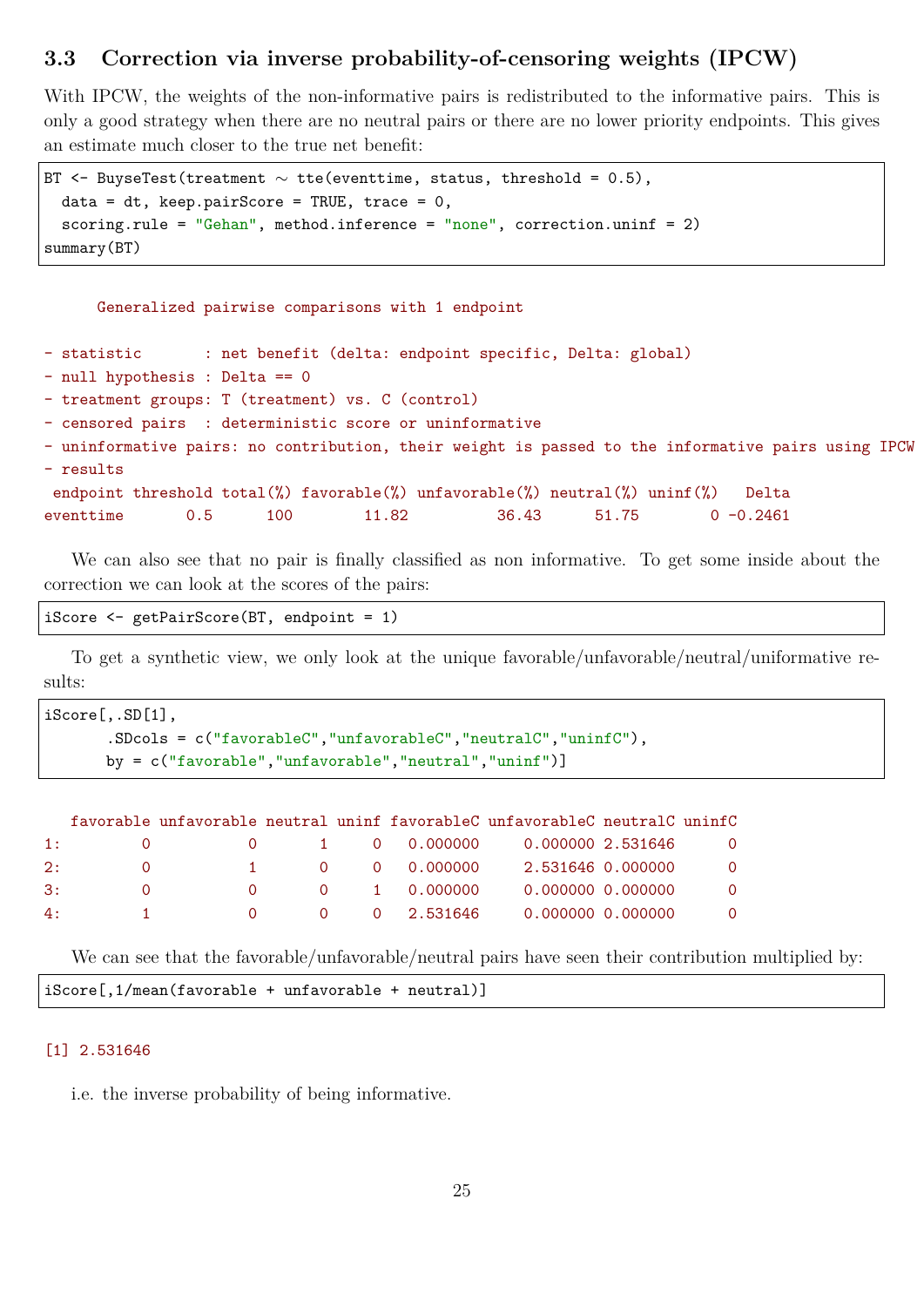## **3.4 Correction at the pair level**

Another possible correction is to distribute the non-informative weight of a pair to the average favorable/unfavorable/neutral probability observed on the sample:

```
BT \leq BuyseTest(treatment \sim tte(eventtime, status, threshold = 0.5),
 data = dt, keep.pairScore = TRUE, trace = 0,
  scoring.rule = "Gehan", method.inference = "none", correction.uninf = TRUE)
summary(BT)
```
Generalized pairwise comparisons with 1 endpoint

| - statistic |                                                         |                                                   |       |  |       | : net benefit (delta: endpoint specific, Delta: global)                         |  |              |  |  |  |
|-------------|---------------------------------------------------------|---------------------------------------------------|-------|--|-------|---------------------------------------------------------------------------------|--|--------------|--|--|--|
|             |                                                         | - null hypothesis : Delta == 0                    |       |  |       |                                                                                 |  |              |  |  |  |
|             |                                                         | - treatment groups: T (treatment) vs. C (control) |       |  |       |                                                                                 |  |              |  |  |  |
|             | - censored pairs : deterministic score or uninformative |                                                   |       |  |       |                                                                                 |  |              |  |  |  |
|             |                                                         |                                                   |       |  |       | - uninformative pairs: score equals the averaged score of all informative pairs |  |              |  |  |  |
| - results   |                                                         |                                                   |       |  |       |                                                                                 |  |              |  |  |  |
|             |                                                         |                                                   |       |  |       | endpoint threshold total(%) favorable(%) unfavorable(%) neutral(%) uninf(%)     |  | Delta        |  |  |  |
| eventtime   | 0.5                                                     | 100 -                                             | 11.82 |  | 36.43 | 51.75                                                                           |  | $0 - 0.2461$ |  |  |  |

Looking at the scores of the pairs:

```
iScore <- getPairScore(BT, endpoint = 1)
iScore[,.SD[1],
       .SDcols = c("favorableC","unfavorableC","neutralC","uninfC"),
       by = c("favorable","unfavorable","neutral","uninf")]
```

|            |          |          |          |               | favorable unfavorable neutral uninf favorableC unfavorableC neutralC uninfC |                |
|------------|----------|----------|----------|---------------|-----------------------------------------------------------------------------|----------------|
| 1:         |          |          |          |               | $1 \qquad 0 \quad 0.0000000 \qquad 0.0000000 \quad 1.0000000$               | $\overline{0}$ |
| 2:         | $\Omega$ |          | $\sim$ 1 | 0 0 0.0000000 | 1.0000000 0.0000000                                                         | - റ            |
| $\cdot$ 3: | $\Omega$ |          | $\Omega$ | 0 1 0.1182278 | 0.3643038 0.5174684                                                         | $\Omega$       |
| 4:         |          | $\Omega$ |          |               | $0 \qquad 0 \qquad 1.0000000 \qquad 0.0000000 \qquad 0.0000000$             | $\overline{O}$ |

we can see that the corrected probability have not changed for the informative pairs, but for the non-informative they have been set to:

```
iScore[, .(favorable = weighted mean(favorable, w = 1-uninf),unfavorable = weighted.mean(unfavorable, w = 1-uninf),
   neutral = weighted.mean(neutral, w = 1-uninf))]
```
favorable unfavorable neutral 1: 0.1182278 0.3643038 0.5174684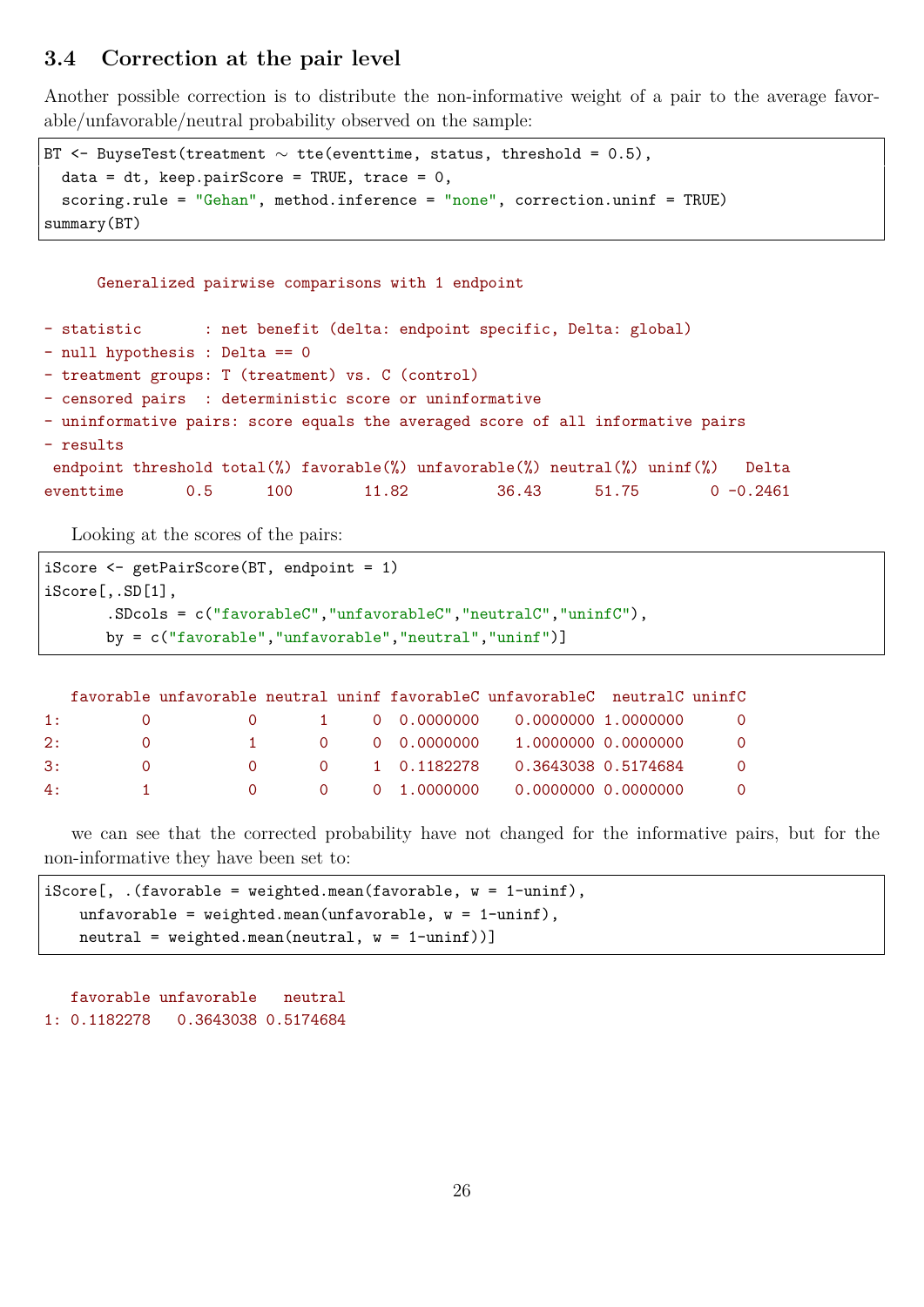## **3.5 Note on the use of the corrections**

As mentioned in [Péron et al.](#page-32-3) [\(2021\)](#page-32-3), the corrections (at the pair level or IPCW) are assumes that uninformative pairs would on average behave like informative pairs. This is typically the case under the proportional hazard assumption. However that may not be the case with other distributions, e.g.:

```
set.seed(10);n <- 250;
df \le rbind(data.frame(group = "T1", time = rweibull(n, shape = 1, scale = 2), status = 1),
     data.frame(group = T2", time = rweibull(n, shape = 2, scale = 1.8), status = 1))
df$censoring <- runif(NROW(df),0,2)
df$timeC <- pmin(df$time,df$censoring)
df$statusC <- as.numeric(df$time<=df$censoring)
plot(prodlim(Hist(time,status)∼group, data = df)); title("complete data");
plot(prodlim(Hist(timeC,statusC)∼group, data = df)); title("right-censored data");
```


Here the net benefit that we would have estimated with complete data:

```
BuyseTest.options(method.inference = "none")
e.ref <- BuyseTest(group \sim tte(time, status), data = df, trace = FALSE)
s.ref <- summary(e.ref, print = FALSE)$table[1,c("favorable","unfavorable","neutral","uninf","
   Delta")]
s.ref
```

```
favorable unfavorable neutral uninf Delta
1 50.2048 49.7952 0 0 0.004096
```
can be taken as a reference. Violation of the assumption will in this example have a substantial impact and lead to a worse estimate with the correction: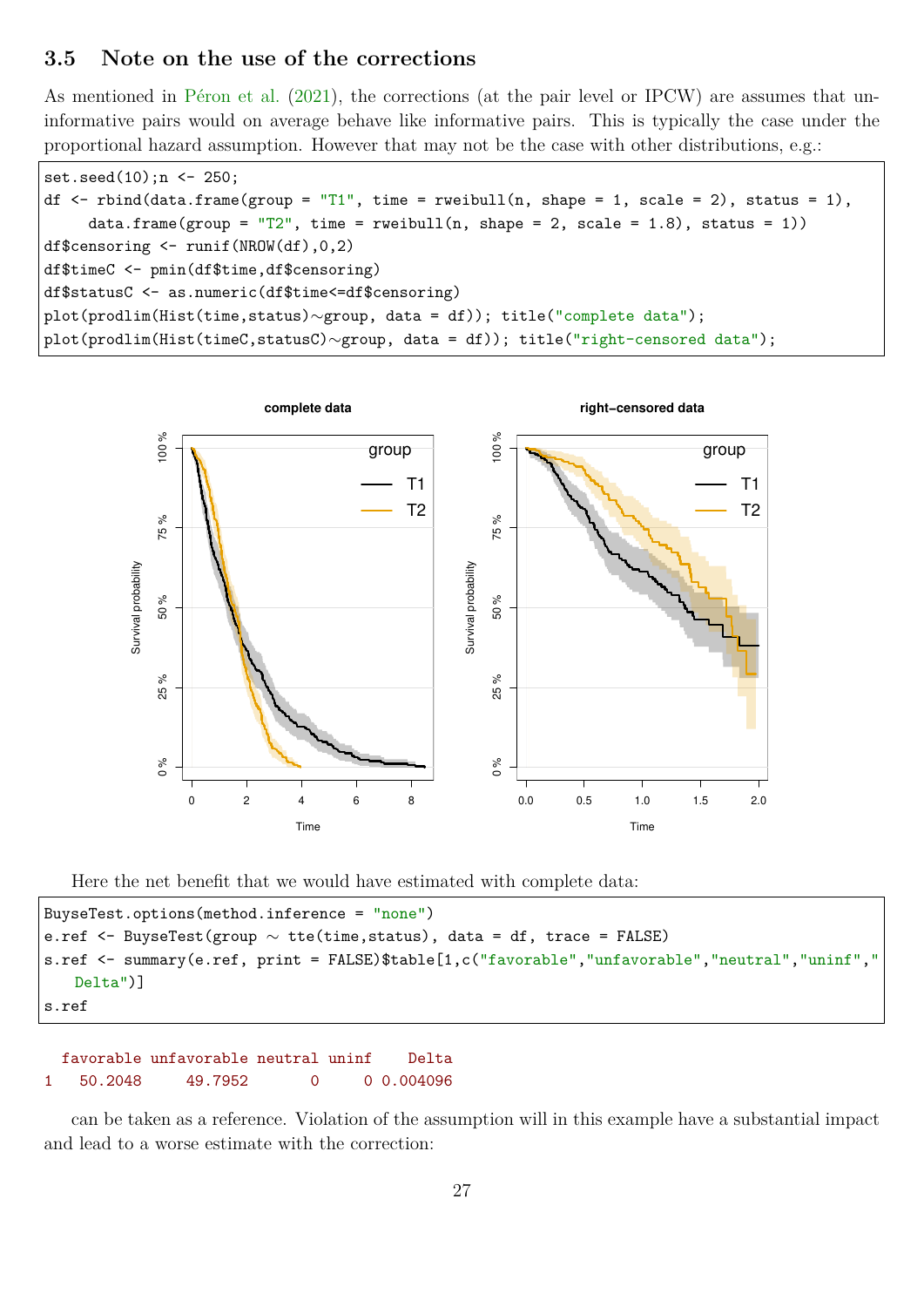```
e.correction <- BuyseTest(group ∼ tte(timeC,statusC)+cont(time), data = df, trace = FALSE,
   correction.uninf = TRUE)
s.correction <- summary(e.correction, print = FALSE)$table[1,c("favorable","unfavorable","
   neutral","uninf","Delta")]
```

```
Warning message:
In .BuyseTest(envir = envirBT, iid = outArgs$iid, method.inference = "none", :
 Some of the survival curves for endpoint(s) "timeC" are unknown beyond a survival of 0.25.
The correction of uninformative pairs assume that uninformative pairs would on average behave like
This can be a strong assumption and have substantial impact when the tail of the survival curve is
```
than without:

```
e.Peron <- BuyseTest(group ∼ tte(timeC,statusC), data = df, trace = FALSE)
s.Peron <- summary(e.Peron,print = FALSE)$table[1,c("favorable","unfavorable","neutral","uninf
   ","Delta")]
rbind("reference" = s.ref,
      "no correction" = s. Peron,
      "correction" = s.correction)
```

|                        |          | favorable unfavorable neutral | $\mathbf{u}$ n in f | Delta                 |
|------------------------|----------|-------------------------------|---------------------|-----------------------|
| reference              | 50.20480 | 49.79520                      |                     |                       |
| no correction 49.09253 |          | 39.74775                      |                     | 0 11.15972 0.09344778 |
| correction             | 55.25931 | 44.74069                      |                     | 0 0.00000 0.10518628  |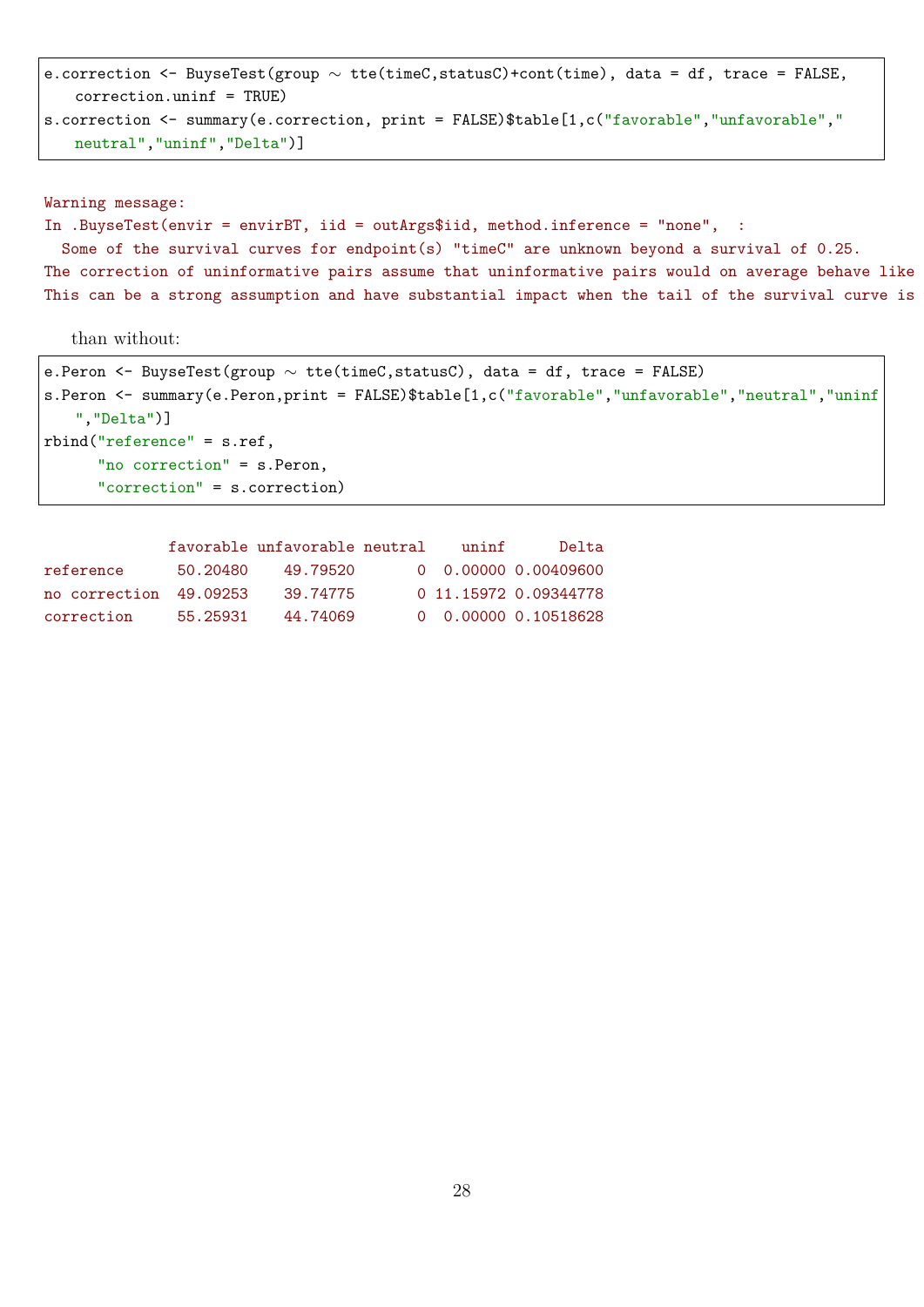# **4 Simulating data using simBuyseTest**

You can simulate data with the simBuyseTest function. For instance the following code simulates data for 5 individuals in the treatment arm and 5 individuals in the control arm:

set.seed(10)  $simBayserTest(n.T = 5, n.C = 5)$ 

|     | treatment eventtime status toxicity |   |                | score           |
|-----|-------------------------------------|---|----------------|-----------------|
| 1:  | $C$ 0.60539304                      | 0 |                | yes -1.85374045 |
| 2:  | C 0.31328027                        | 1 |                | yes -0.07794607 |
| 3:  | $C$ 0.03946623                      | 0 | yes            | 0.96856634      |
| 4:  | $C$ 0.32147489                      | 1 | ves            | 0.18492596      |
| 5:  | C 1.57044952                        | 0 |                | yes -1.37994358 |
| 6:  | T 0.29069131                        | 0 | n <sub>0</sub> | 1.10177950      |
| 7:  | T 0.19522131                        | 0 | yes            | 0.75578151      |
| 8:  | T 0.04640668                        | 0 |                | yes -0.23823356 |
| 9:  | T 0.05277335                        | 1 | yes            | 0.98744470      |
| 10: | T 0.43062009                        |   | yes            | 0.74139013      |

By default a categorical, continuous and time to event outcome are generated independently. You can modify their distribution via the arguments argsBin, argsCont, argsTTE. For instance the following code simulates two continuous variables with mean 5 in the treatment arm and 10 in the control arm all with variance 1:

```
set.seed(10)
argsCont < - list(mu.T = c(5,5), mu.C = c(10,10),sigma.T = c(1,1), sigma.C = c(1,1),
   name = c("tumorSize","score"))
dt \leq simBuyseTest(n.T = 5, n.C = 5,
     argsCont = argsCont)
dt
```

|     | treatment eventtime status toxicity tumorSize score |                |              |                        |                    |
|-----|-----------------------------------------------------|----------------|--------------|------------------------|--------------------|
| 1:  | C 0.1805891                                         | $\mathbf 0$    |              | yes 11.086551 8.564486 |                    |
| 2:  | $C$ 0.1702538                                       | 1              | ves          |                        | 9.237455 10.362087 |
| 3:  | $C$ 0.2621793                                       | $\overline{1}$ | no           | 9.171337               | 8.240913           |
| 4:  | $C$ 0.2959301                                       | $\mathbf{O}$   |              | no 10.834474           | 9.675456           |
| 5:  | $C$ 0.4816549                                       | $\mathbf{1}$   | <b>ves</b>   | 9.032348               | 9.348437           |
| 6:  | T 0.6446131                                         | $\mathbf{1}$   | $n_{\Omega}$ | 5.089347               | 6.101780           |
| 7:  | T 0.7372264                                         | $\mathbf{1}$   | <b>ves</b>   | 4.045056               | 5.755782           |
| 8:  | T 0.7213402                                         | $\mathbf 0$    | yes          | 4.804850               | 4.761766           |
| 9:  | T 0.1580651                                         | $\mathbf{1}$   | <b>ves</b>   | 5.925521               | 5.987445           |
| 10: | T 0.2212117                                         | $\Omega$       | <b>ves</b>   | 5.482979               | 5.741390           |

This functionality is based on the sim function of the **lava** package ([https://github.com/kkholst/](https://github.com/kkholst/lava) [lava](https://github.com/kkholst/lava))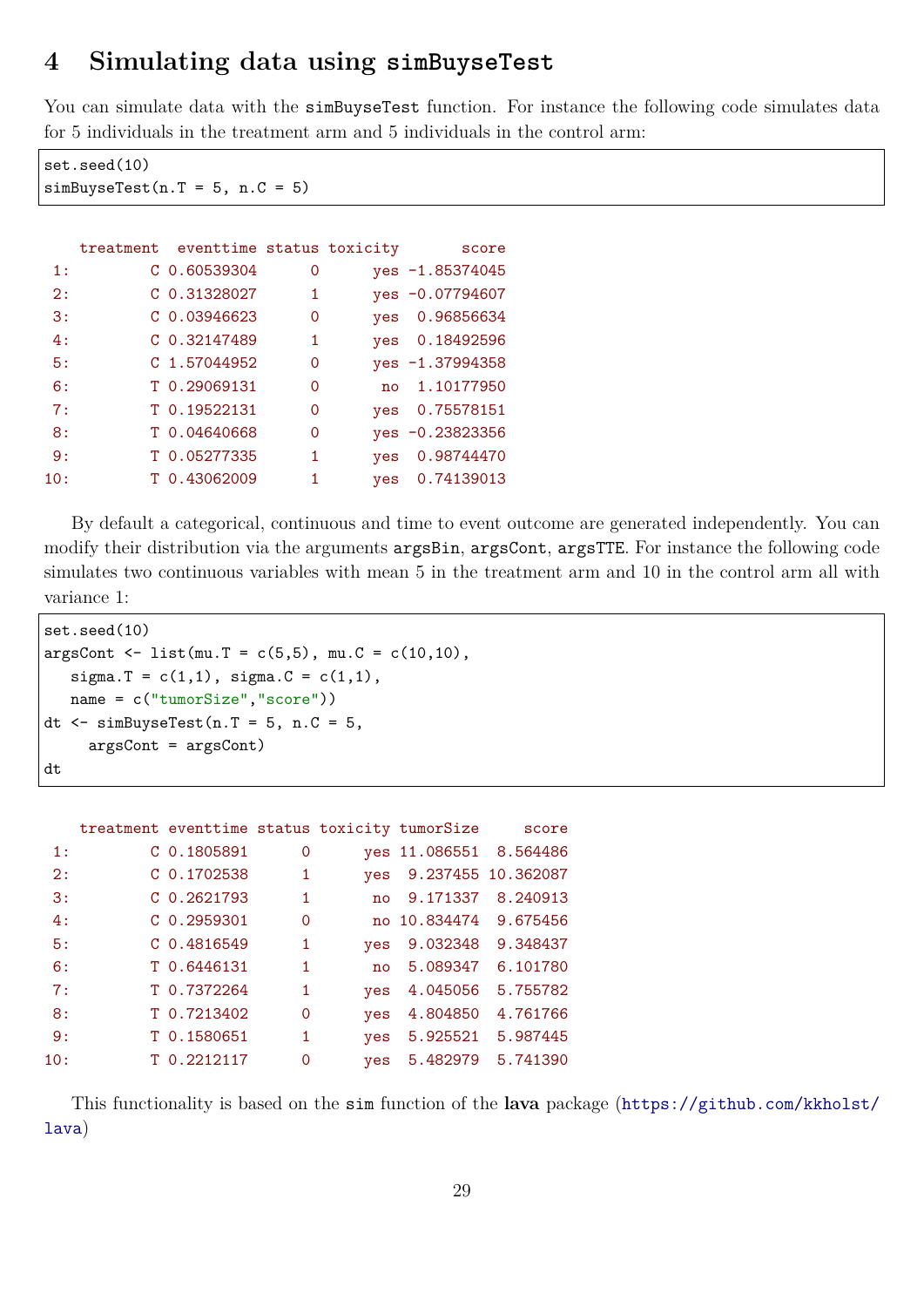## **5 Power calculation using powerBuyseTest**

The function powerBuyseTest can be used to perform power calculation, i.e., estimate the probability of rejecting a null hypothesis under a specific generative mechanism. The user therefore need to specify:

| • the generative mechanism via a function                       | - argument sim         |
|-----------------------------------------------------------------|------------------------|
| • the null hypothesis                                           | - argument null        |
| • the sample size(s) for the which the power should be computed | - argument sample.size |

Consider the following generative mechanism where the outcome follows a Student's t-distribution in the treatment and control group, with same variance and degrees of freedom but different mean:

```
simFCT <- function(n.C, n.T){
     out \le rbind(cbind(Y=stats::rt(n.C, df = 5), group=0),
    cbind(Y=stats::rt(n.T, df = 5) + 1/2, group=1))
     return(data.table::as.data.table(out))
}
simFCT(101,101)
```
Y group 1: -0.5080164 0 2: 1.3917774 0 3: 1.2909425 0 4: 1.1812472 0 5: 0.6935526 0 --- 198: -0.0193772 1 199: -1.0573662 1 200: -0.7772939 1 201: 0.1583587 1 202: 4.7379910 1

We then define the null hypothesis:

null <- c("netBenefit" = 0)

Naming the value is important since that will indicate which statistic should be used (here the net benefit). We can assess the power of a test based on the net benefit using the following syntax:

```
powerW <- powerBuyseTest(sim = simFCT, method.inference = "u-statistic",
    sample.size = c(5, 10, 20, 30, 50, 100),
    null = null,formula = \text{group} \sim \text{cont}(Y),
    n. rep = 1000, seed = 10,cpus = 3, trace = 0)
```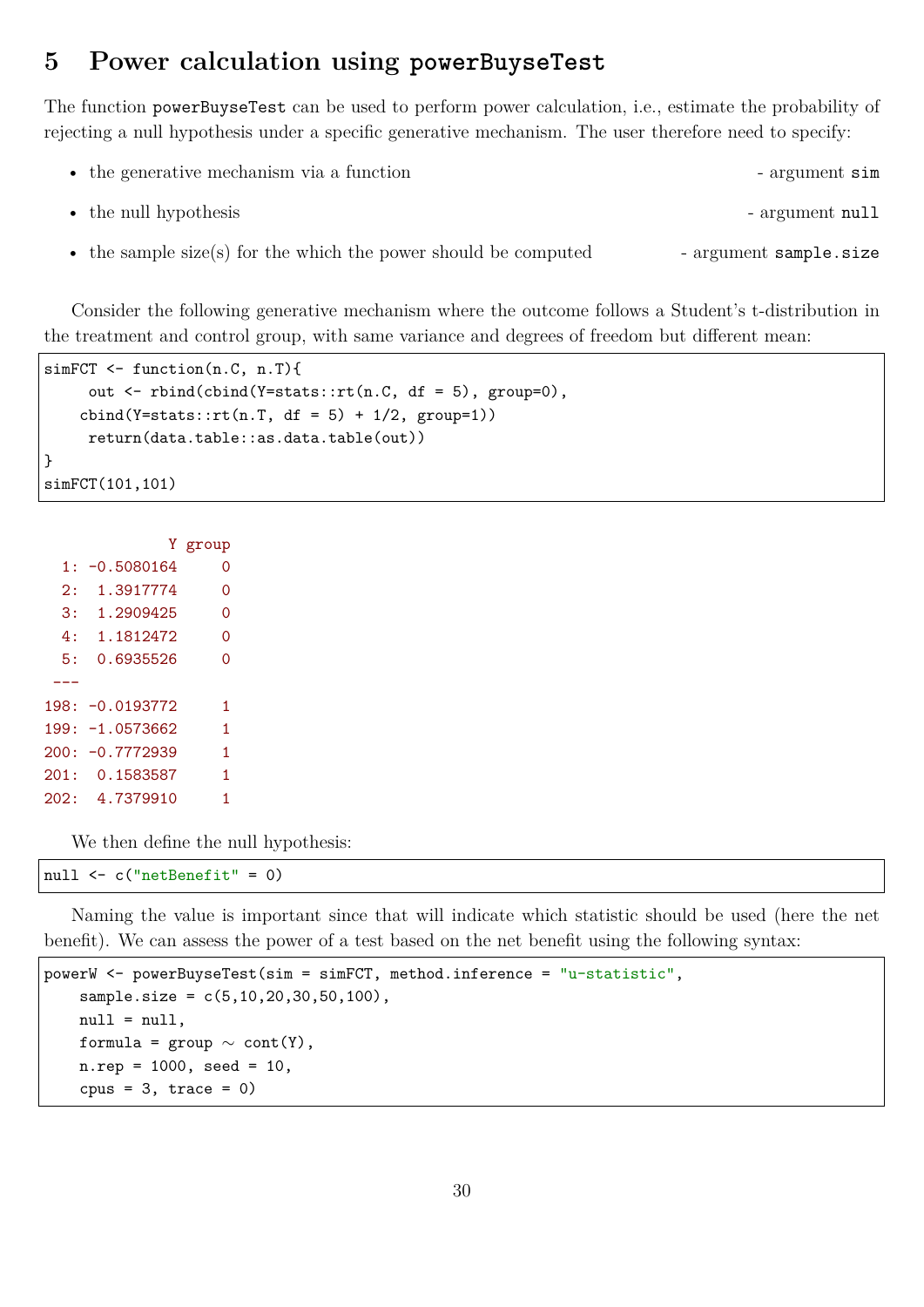And use the summary method to display the power (column rejection.rate):

summary(powerW)

|           |                   |    |         | Simulation study with Generalized pairwise comparison                    |                            |                 |                                                                             |  |
|-----------|-------------------|----|---------|--------------------------------------------------------------------------|----------------------------|-----------------|-----------------------------------------------------------------------------|--|
|           | with 1000 samples |    |         |                                                                          |                            |                 |                                                                             |  |
|           |                   |    |         |                                                                          |                            |                 |                                                                             |  |
|           |                   |    |         | - statistic : net benefit (null hypothesis Delta=0)                      |                            |                 |                                                                             |  |
|           |                   |    |         |                                                                          |                            |                 | endpoint threshold n.T n.C mean.estimate sd.estimate mean.se rejection.rate |  |
| Y.        | $1e-12$ 5 5       |    |         | 0.2442                                                                   |                            | $0.3817$ 0.3329 | 0.09                                                                        |  |
|           |                   | 10 | 10      | 0.2523                                                                   |                            | 0.2711 0.2442   | 0.16                                                                        |  |
|           |                   |    | 20 20   |                                                                          | $0.2473$ $0.1851$ $0.1751$ |                 | 0.266                                                                       |  |
|           |                   |    | 30 30   |                                                                          | $0.2496$ $0.1515$ $0.1431$ |                 | 0.382                                                                       |  |
|           |                   |    | 50 50   |                                                                          | $0.2458$ $0.1159$ $0.1112$ |                 | 0.551                                                                       |  |
|           |                   |    | 100 100 | 0.2466                                                                   |                            | 0.0813 0.0787   | 0.849                                                                       |  |
|           |                   |    |         |                                                                          |                            |                 |                                                                             |  |
| n.T       |                   |    |         | : number of observations in the treatment group                          |                            |                 |                                                                             |  |
| n.C       |                   |    |         | : number of observations in the control group                            |                            |                 |                                                                             |  |
|           |                   |    |         | mean.estimate: average estimate over simulations                         |                            |                 |                                                                             |  |
|           |                   |    |         | sd.estimate : standard deviation of the estimate over simulations        |                            |                 |                                                                             |  |
| mean.se   |                   |    |         |                                                                          |                            |                 | : average estimated standard error of the estimate over simulations         |  |
| rejection |                   |    |         |                                                                          |                            |                 | : frequency of the rejection of the null hypothesis over simulations        |  |
|           |                   |    |         | (standard error: H-projection of order 1  p-value: after transformation) |                            |                 |                                                                             |  |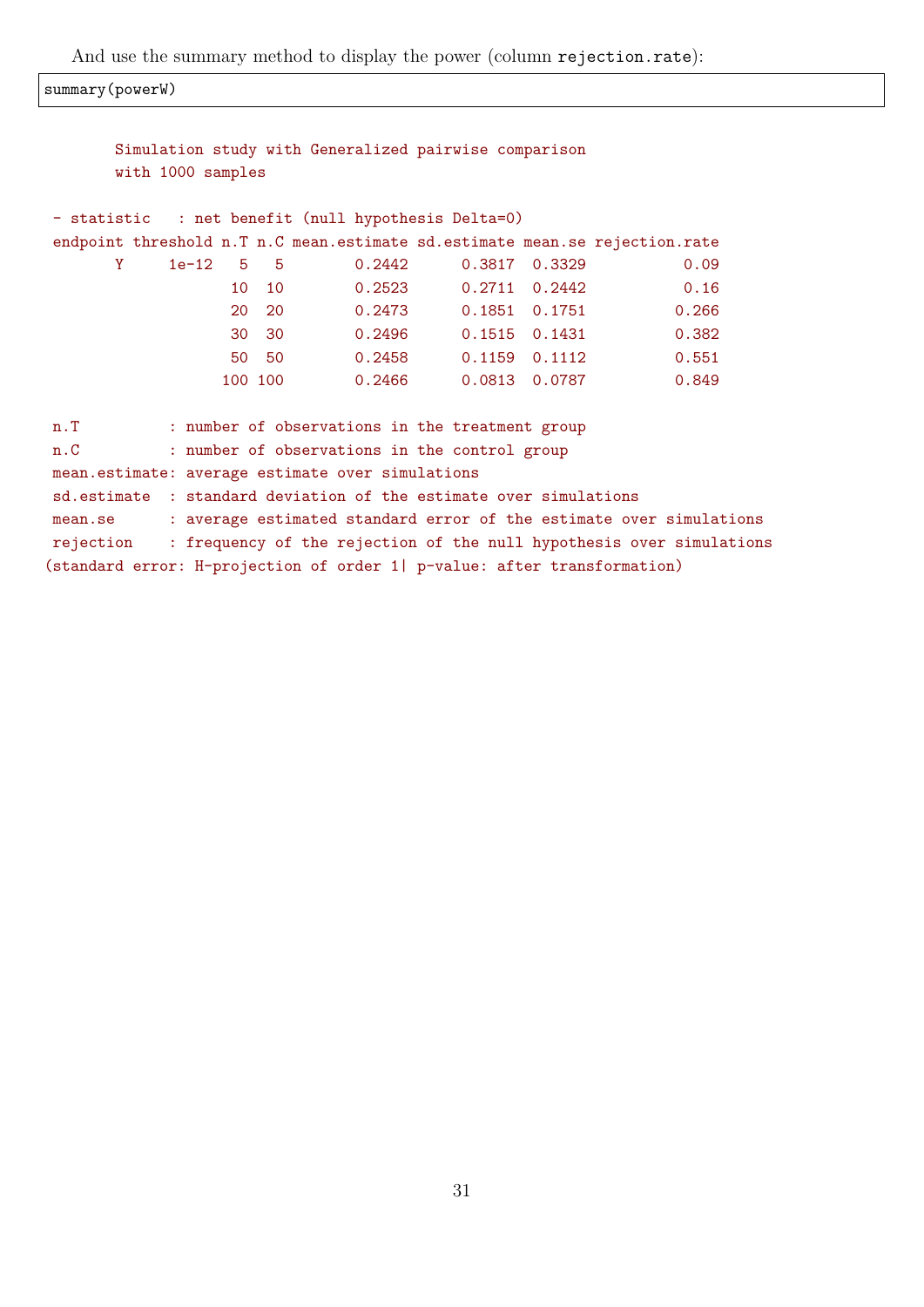# **6 Modifying default options**

The BuyseTest.options method enable to get and set the default options of the BuyseTest function. For instance, the default option for trace is:

BuyseTest.options("trace")

# \$trace

[1] 2

To change the default option to 0 (i.e. no output) use:

BuyseTest.options(trace = 0)

To change what the results output by the summary function use:

```
BuyseTest.options(summary.display = list(c("endpoint","threshold","delta","Delta","information
   (\%)")))
summary(BT)
```

```
Generalized pairwise comparisons with 1 endpoint
- statistic : net benefit (delta: endpoint specific, Delta: global)
- null hypothesis : Delta == 0
- treatment groups: T (treatment) vs. C (control)
- censored pairs : deterministic score or uninformative
- uninformative pairs: score equals the averaged score of all informative pairs
- results
endpoint threshold Delta information(%)
eventtime 0.5 -0.2461 100
```
To restore the original default options do:

BuyseTest.options(reinitialise = TRUE)